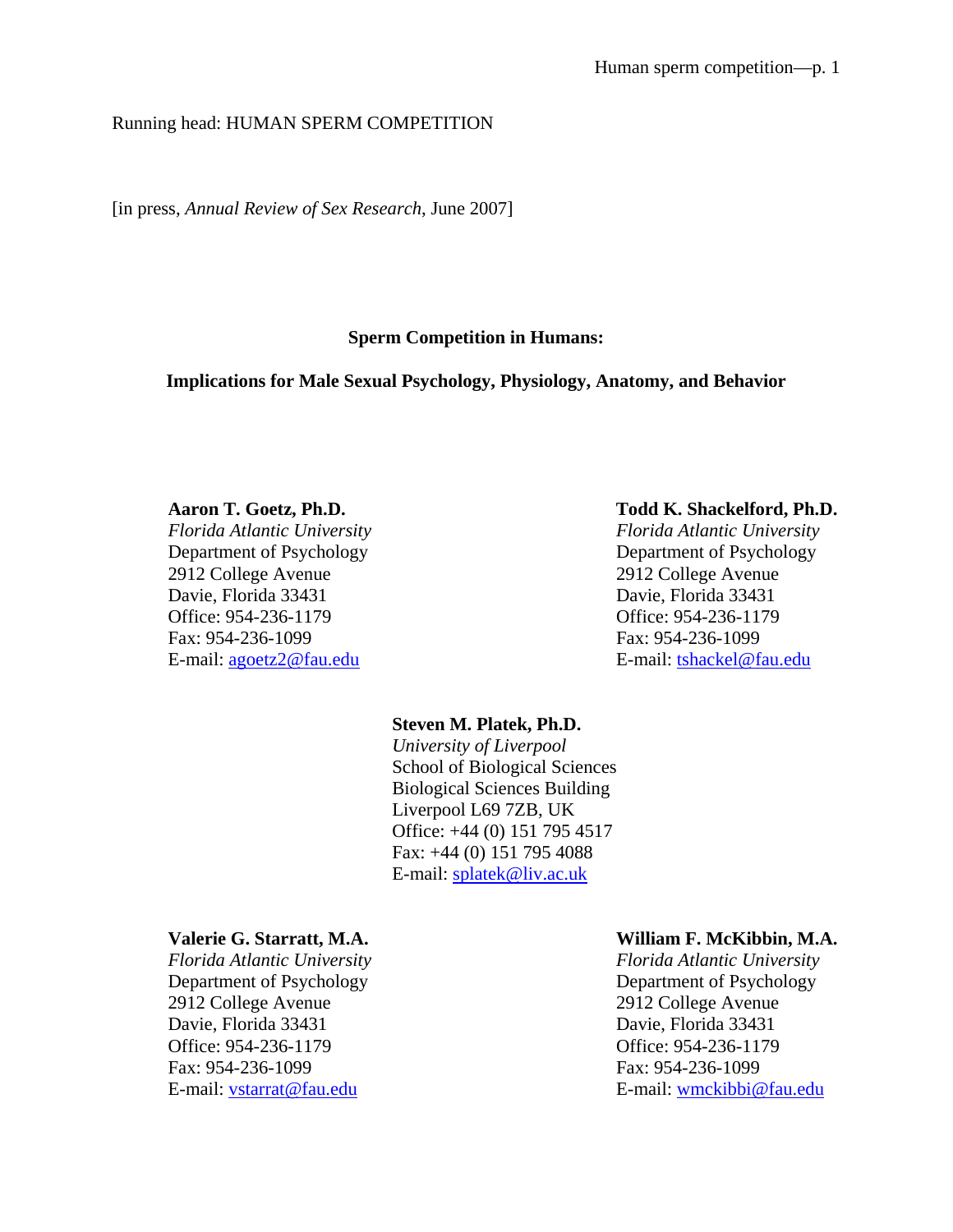#### Abstract

With the recognition, afforded by evolutionary science, that female infidelity was a recurrent feature of our evolutionary past has come the development of a unique area of study within human mating: sperm competition. A form of male-male postcopulatory competition, sperm competition occurs when the sperm of two or more males concurrently occupy the reproductive tract of a female and compete to fertilize her ova. Males must compete for mates, but if two or more males have copulated with a female within a sufficiently short period of time, the sperm from different males will compete for fertilizations. In the two decades since Smith (1984) first argued that sperm competition occurs in humans, the application of sperm competition theory to humans has been enriched with exciting new ideas and discoveries. In this article, we review this recent theoretical and empirical work on human sperm competition, identify limitations and challenges of this research, and highlight important directions for future research.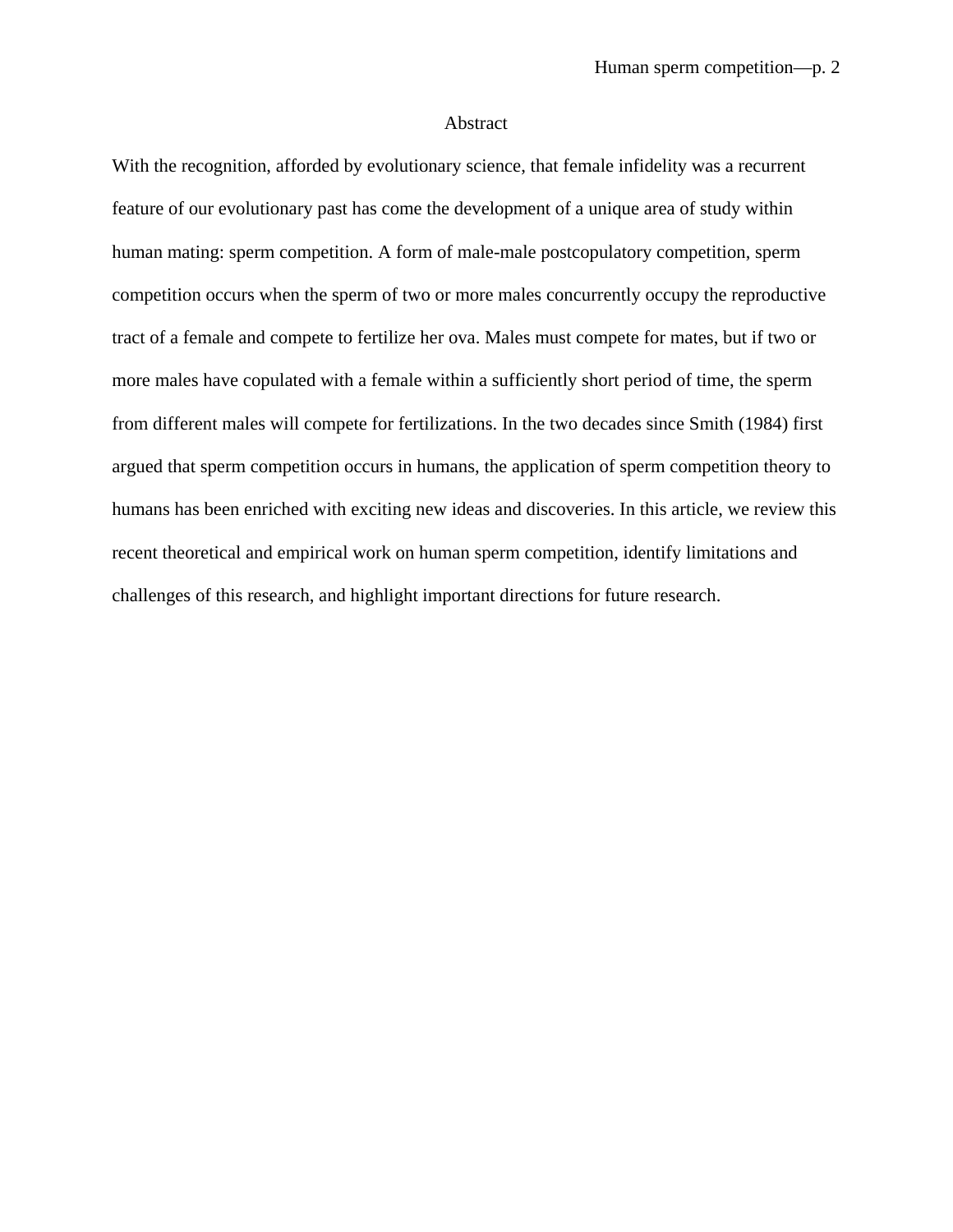#### Sperm Competition in Humans:

Implications for Male Sexual Psychology, Physiology, Anatomy, and Behavior

Male competition for mates may take many forms. Males may compete by displaying the grandest plumage, having the largest antlers, or even fighting to the death (Alcock, 2004). They may even compete at the level of their sperm. This phenomenon is known as sperm competition.

Broadly defined, sperm competition is intrasexual (male-male) competition that occurs after the initiation of copulation. Whereas Darwin (1871) and others (see Andersson, 1994) identified *pre*copulatory adaptations associated with intrasexual competition (e.g., horns on beetles, status seeking in men), researchers studying sperm competition aim to identify *post*copulatory adaptations. Thus, an alternative way of thinking about sexual selection is that in some species there is not only a competition between males for mates, but a competition between males for fertilizations.

Sperm competition is the inevitable consequence of males competing for fertilizations. If females mate in a way that concurrently places sperm from two or more males in the reproductive tract of a female, this generates several selection pressures on males. If these selection pressures are recurrent throughout a species' evolutionary history, males will evolve tactics to aid their sperm in out-competing rivals' sperm for fertilizations. These tactics may take the form of anatomical, physiological, and psychological adaptations. Although revolutionary for its time, the first definition of sperm competition, "the competition within a single female between the sperm of two or more males for the fertilization of the ova" (Parker, 1970), does not capture the full spectrum of male anatomy, physiology, psychology, and behavior associated with sperm competition. In this article, we review the current state of knowledge regarding human sperm competition.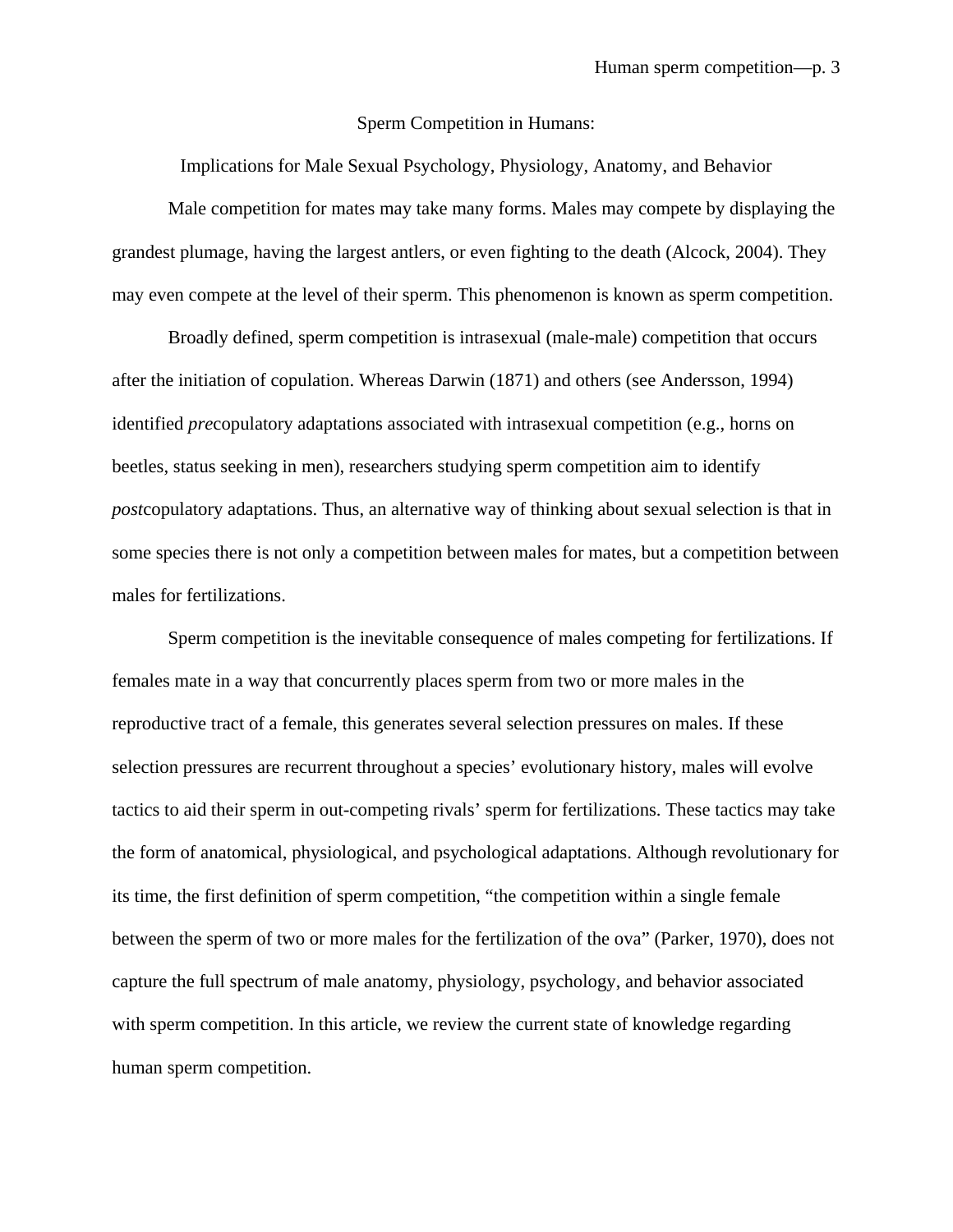#### *Sperm Competition as an Adaptive Problem in Humans*

Smith (1984) presented theoretical arguments for the existence of sperm competition in humans. Sperm competition in humans requires that a woman copulates with more than one man within roughly a five-day period, although some have argued for a more conservative estimate (e.g., Gallup, Burch, & Berens Mitchell, 2006). Smith outlined several contexts in which sperm from two or more men might concurrently occupy the reproductive tract of a woman. Prostitution, communal sex (e.g., wife-swapping and orgies), courtship (e.g., short-term matings), rape, and female infidelity are contexts that can place the sperm of different men into competition. Prostitution and communal sex are relatively rare and probably did not represent a recurrent context over the evolutionary history of humans in which sperm competition could act as a selective force (Smith, 1984). Courtship, in the form of short-term matings, was likely more common than prostitution and communal sex, but the majority of women's multiple matings probably did not occur within a sufficiently short period of time to generate sperm competition.

 Rape of females by males, however, probably was a recurrent feature of human evolutionary history whether an adaptation or byproduct of other evolved mechanisms (Lalumière, Harris, Quinsey, & Rice, 2005; Smith, 1984; Thornhill & Palmer, 2000). Despite cultural institutions that punish and discourage rape, rape of women by men is universal across cultures (see Lalumière et al., 2005, for a review). There also is a strong association between rape and war, a key feature of our evolutionary past (Gottschall, 2004; Thornhill & Palmer, 2000). These reports suggest that rape could have provided a recurrent context for sperm competition to act as a selection pressure on humans.

Female infidelity, however, is likely to have been the most common context for the concurrent presence of sperm from two or more men in the reproductive tract of a woman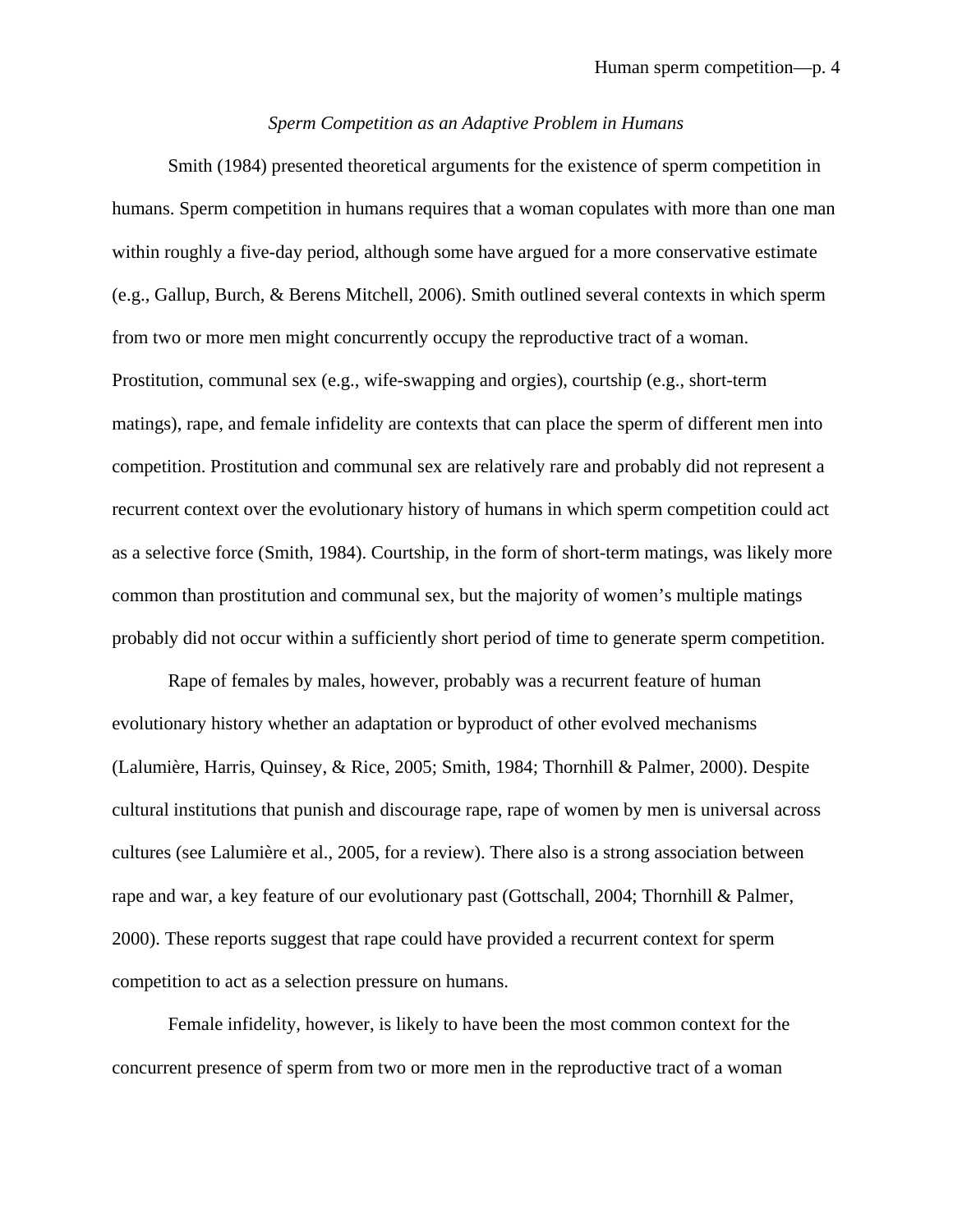(Smith, 1984). Therefore, the extent to which sperm competition occurred in ancestral human populations would have depended largely on rates of female sexual infidelity and cuckoldry. Current estimates of worldwide cuckoldry rates range from around less than 1% to more than 30% with a mean of about 4% (Anderson, 2006; Bellis, Hughes, Hughes, & Ashton, 2005). Although current estimates of cuckoldry rates provide only a proxy of the occurrence of cuckoldry throughout human evolutionary history, even the most conservative estimates of these rates would have generated sufficient selection pressures on males to avoid the costs of cuckoldry. The tremendous variance in cuckoldry rates suggests that ancestral males would have benefited reproductively by possessing anti-cuckoldry tactics designed to thwart or "correct" incidences of female infidelity (see Platek & Shackelford, 2006 for overview).

Moreover, the cross-cultural ubiquity and power of male sexual jealousy provides evidence of an evolutionary history of female infidelity (and therefore, sperm competition), as jealousy is an emotion experienced when a valued relationship is threatened by a real or imagined rival, and functions to maintain relationships by activating behaviors that deter rivals from mate poaching and deter mates from infidelity (e.g., Buss, Larsen, Westen, & Semmelroth, 1992; Daly, Wilson, & Weghorst, 1982; Symons, 1979). Female infidelity, of course, does not necessarily result in sperm competition, but female infidelity likely occurred throughout human evolution with a frequency that would result in nontrivial levels of sperm competition. Finally, recent research that we review below has identified several anatomical, physiological, psychological, and behavioral features that are parsimoniously explained if female infidelity occurred with sufficient frequency over human evolutionary history.

*Men's Adaptations to Sperm Competition*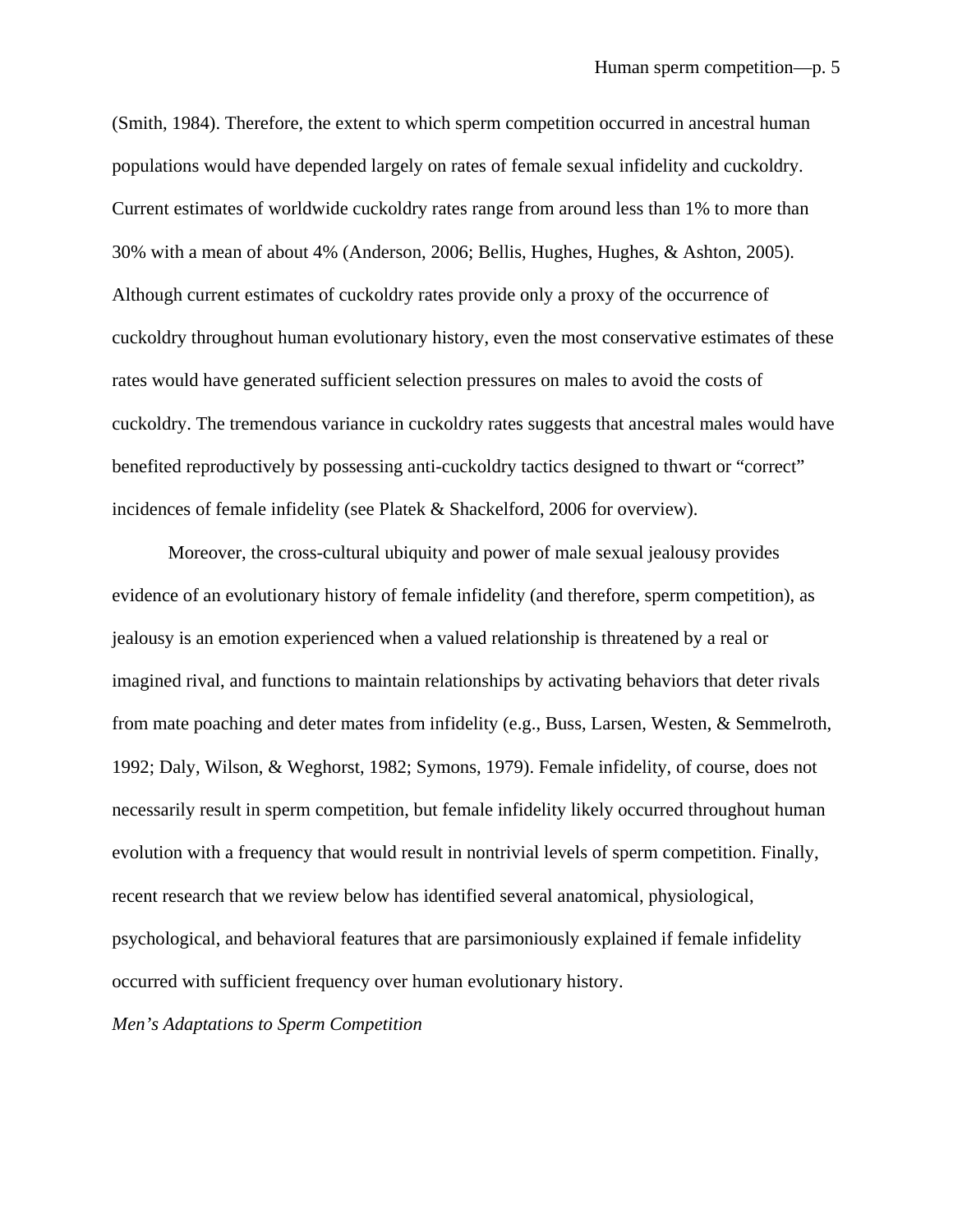Although men likely do not have adaptations that have evolved to deal with particularly *high* levels of sperm competition, men may have adaptations that evolved to deal with *variable* levels of sperm competition. Sperm competition theory can be used to generate the hypothesis that, where the risk of sperm competition is *variable*, individual males will allocate their sperm prudently to inseminate more sperm when the risk is high. Adaptations to *variable* levels of sperm competition are likely to take the form of physiological adaptations that enable males to alter the number of sperm they inseminate according to variations in the risk or intensity of sperm competition.

#### *Is There Evidence of Prudent Sperm Allocation by Men?*

Sperm competition theory can be used to generate the predictions that, across species, investment in sperm production will depend on the level of sperm competition, and that, where the risk of sperm competition is variable, individual males will allocate their sperm in a prudent fashion and will, accordingly, inseminate more sperm when the risk is higher (Parker, 1982, 1990a, 1990b). It is possible that adaptations to variable levels of sperm competition will be seen in species where overall levels are not especially high—but where sperm competition is a sufficiently frequent occurrence to select for mechanisms that allow prudent sperm allocation.

Studying humans, Baker and Bellis (1989, 1993a) documented a negative relationship between the proportion of time a couple has spent together since their last copulation and the number of sperm ejaculated at the couple's next copulation. As the proportion of time a couple spends together since their last copulation decreases, there is a predictable increase in the probability that the man's partner has been inseminated by another male (Baker & Bellis, 1995; Shackelford et al., 2002). Additional regression analyses documented that the proportion of time a couple spent together since their last copulation is a significant predictor of sperm number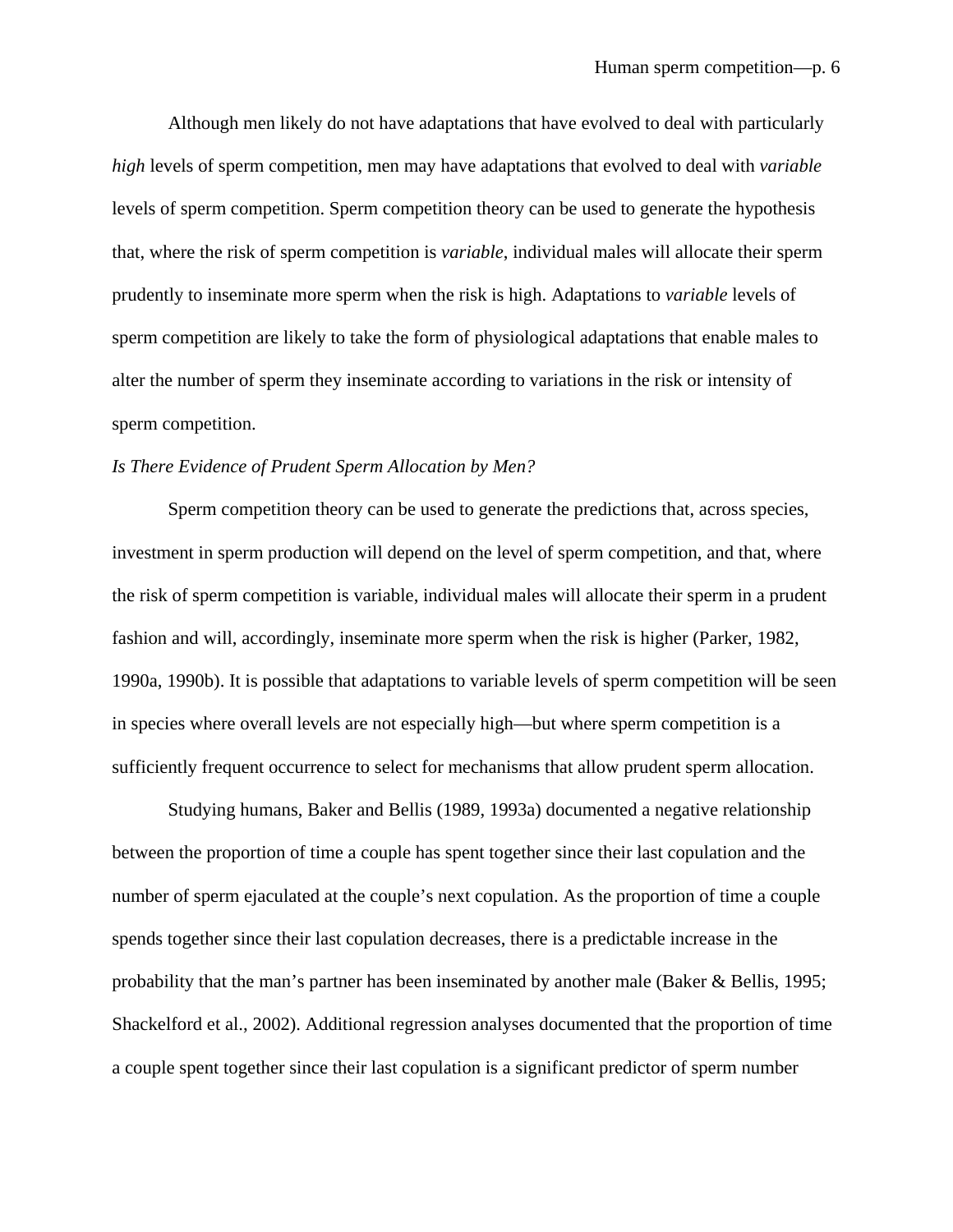ejaculated at the couple's next copulation, but not at the man's next masturbation (Baker & Bellis, 1989, 1995). Inseminating more sperm following separation from a partner may function to outnumber or dilute sperm from rival men that may be present in the reproductive tract of the woman.

#### *Psychological Mechanisms Associated with Prudent Sperm Allocation*

The findings of Baker and Bellis (1989a, 1993) suggest that men may be capable of such prudent sperm allocation, but it is not clear how men accomplish this. Recent empirical research has focused on the psychological mechanisms that might be involved in regulating such responses. Adaptive changes in semen parameters can serve no function unless they are accompanied by a desire to copulate with a partner when cues of sperm competition risk are present. Accordingly, Shackelford, LeBlanc, Weekes-Shackelford, Bleske-Rechek, Euler, and Hoier (2002) investigated the psychological responses of men to cues of sperm competition risk, arguing that there must be psychological mechanisms in men that evolved to motivate behavior that would have increased the probability of success in sperm competition in ancestral environments.

Inspired by Baker and Bellis's (1993) demonstration of male *physiological* adaptations to sperm competition, Shackelford et al. (2002) documented that human male psychology may include *psychological* adaptations to decrease the likelihood that a rival man's sperm will fertilize a partner's ovum. Consistent with their predictions, Shackelford et al. (2002) found that a man who spends a greater (relative to a man who spends a lesser) proportion of time apart from his partner since the couple's last copulation (and, therefore, faces a higher risk of sperm competition) rates his partner as more attractive, reports that other men find his partner more attractive, reports greater interest in copulating with his partner, and reports that his partner is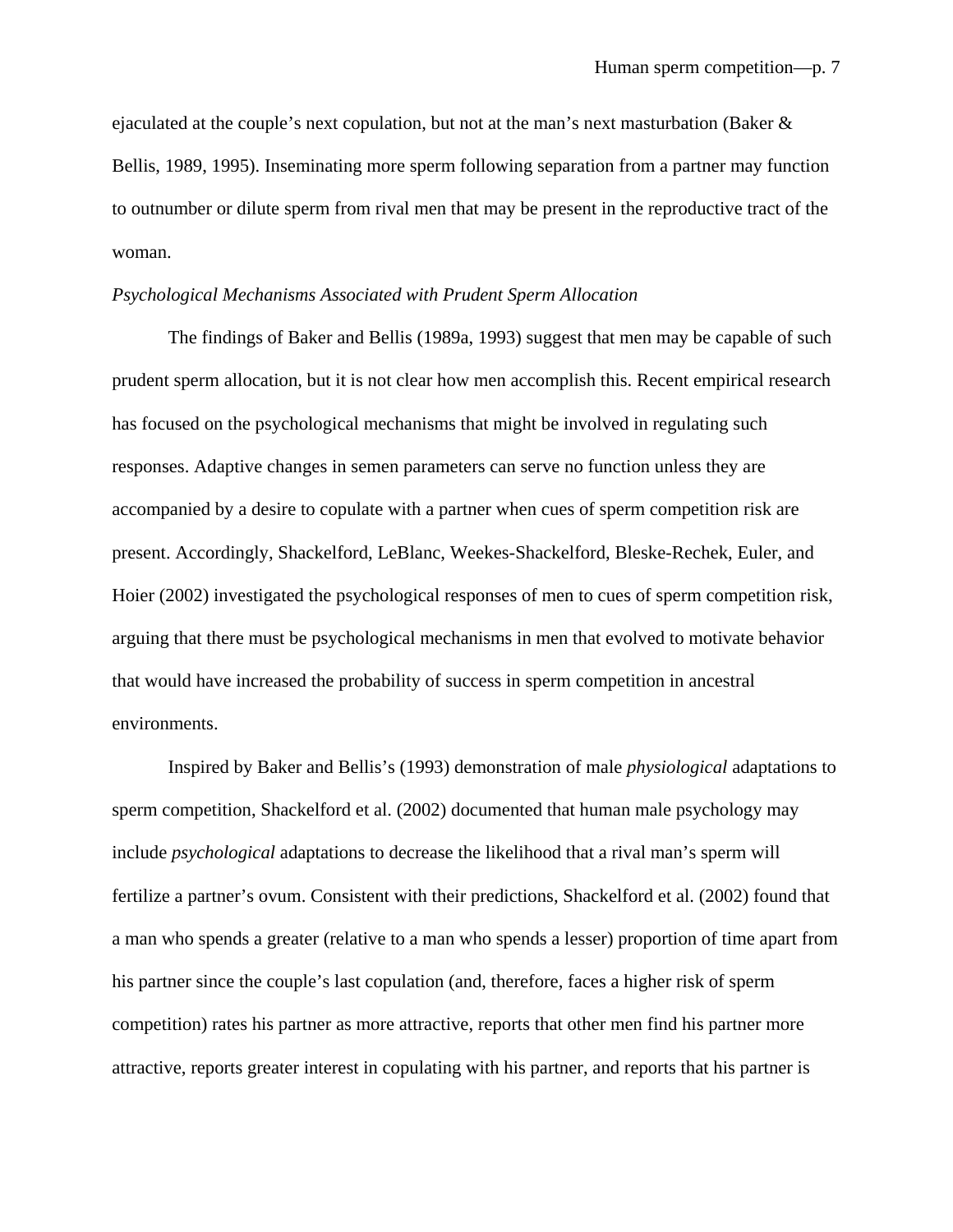more interested in copulating with him. These effects were independent of relationship satisfaction, total time since last copulation, and total time spent apart, which rules out several alternative explanations (e.g., that men are simply "sexually frustrated"). These perceptual changes may motivate men to copulate as soon as possible with their partner, thereby entering their sperm into competition with any rival sperm that may be present in her reproductive tract. Shackelford and his colleagues argued that no existing theory other than sperm competition theory can account for the predictive utility of the proportion of time spent apart since the couple's last copulation, independent of the total time since last copulation and independent of relationship satisfaction. Additionally, they argued that their findings support the hypothesis that men, like males of other socially monogamous but not sexually exclusive species, have psychological mechanisms designed to solve the adaptive problems associated with a partner's sexual infidelity.

Men are also distressed by, and more persistent in response to, a partner's sexual rejection when there is a greater risk of sperm competition. Shackelford, Goetz, McKibbin, and Starratt (2007) documented that men who spent a greater (relative to men who spend a lesser) percentage of time apart from their partner since last copulation reported greater distress, more persistence, and change in interest in sex with their partner following the partner's denial of a request for copulation. These psychological mechanisms may motivate a man to seek intercourse with his partner quickly, in an attempt to correct a situation of sperm competition that may occur if his partner has recently committed an extra-pair copulation.

Psychological mechanisms associated with prudent sperm allocation may explain why men are continually interested in copulating with their partners throughout the duration of a mateship (Klusmann, 2002, 2006), a prediction first made by Baker and Bellis (1993). According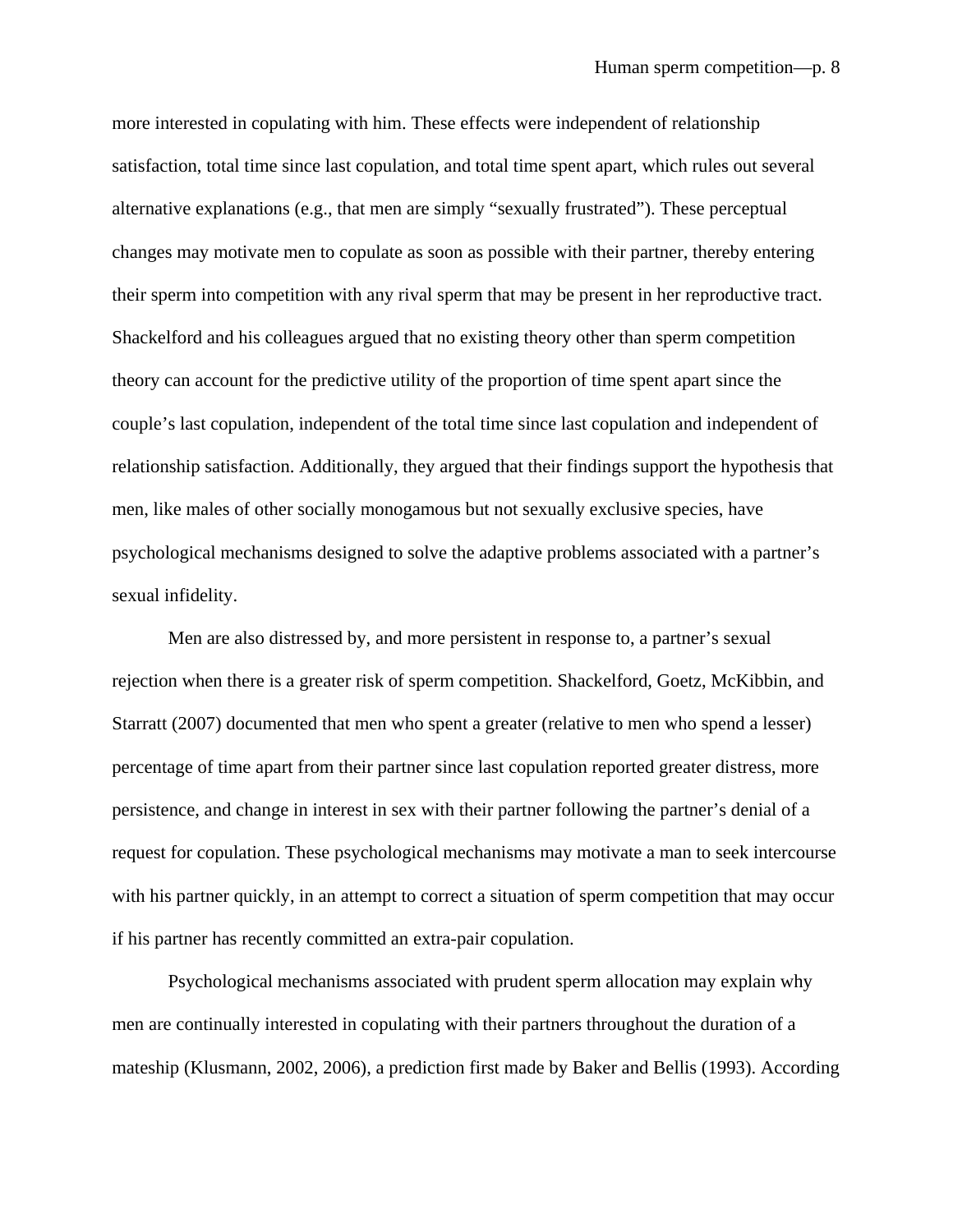to Baker and Bellis's (1993) "topping-up" model, a woman's primary partner should desire to maintain an optimum level of sperm in his partner's reproductive tract as a sperm competition tactic. Surveying German participants, Klusmann (2006) documented that sexual desire for one's partner declines in women but remains constant in men for the duration of a mateship and interpreted the results in accordance with the topping-up model. Although men report that their sexual satisfaction (Klusmann, 2002, 2006) and the quality of marital sex (Chien, 2003) decline with the duration of the mateship, men's desire for sex with their partner does not (Klusmann, 2006).

The crux of the topping-up model is that continued sexual desire functions to motivate sexual activity throughout the mateship (i.e., sexual desire without sexual behavior would be an incomplete strategy). Klusmann (2006) found, however, that sexual activity declined in men and women with the duration of the mateship. This finding is not fatal to Klusmann's interpretation of the data or to Baker and Bellis's (1993) model when considering the fact that sexual activity typically requires a consenting partner. Over the duration of a mateship, women (but not men) experience decreased sexual desire and, accordingly, women (but not men) desire sex with their partner less often (Klusmann, 2006). Because women more than men control sexual access, women's waning interest in sex translates into a decrease in sexual activity for both partners. Sexual rejection by a woman might signal to her partner strategic interference and could activate psychology and behavior associated with sexual coercion. We elaborate on this hypothesis in the section titled, *Sperm Competition and Men's Sexual Coercion in Intimate Relationships. Sperm Competition and Men's Reproductive Anatomy and Copulatory Behavior* 

In primates, testis weight relative to body weight is correlated positively with the incidence of polyandrous mating (Harcourt, Harvey, Larson, & Short, 1981; Harvey & Harcourt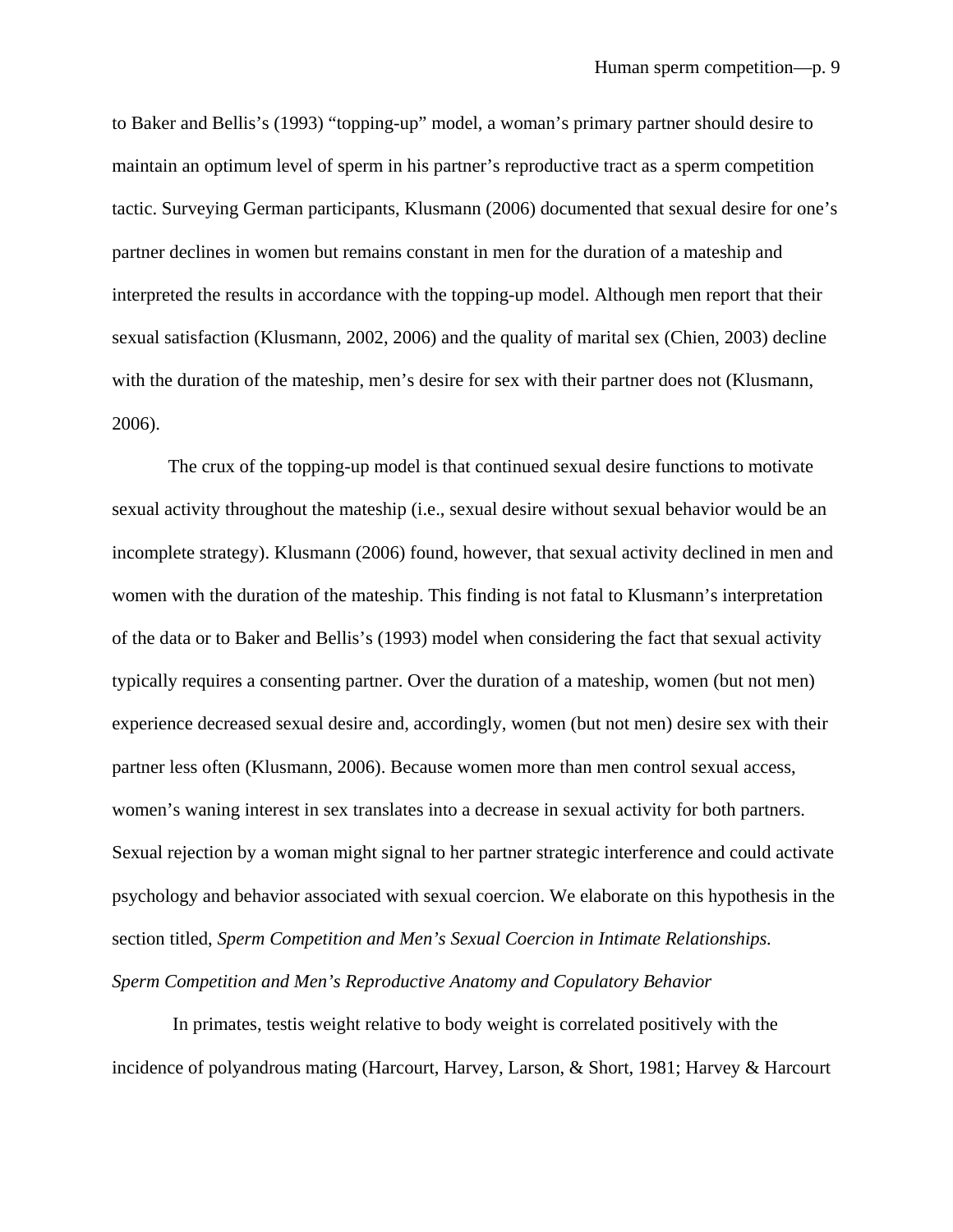1984; Short, 1979). Smith (1984) argued that the fact that men have testes that are larger relative to body size than those of monandrous species such as the gorilla and orangutan suggests that polyandry was an important selection pressure during human evolution. As Gomendio, Harcourt, and Roldán (1998) noted, however, human relative testis size is closer to these monandrous primates than to the highly polyandrous chimpanzee. Nevertheless, Gomendio et al.'s (1998) conclusion that humans are monandrous is not justified. Dichotomizing species into monandrous and polyandrous groups is not useful when there is continuous variation across species in the frequency with which females mate multiply. When the degree of polyandry is considered along a continuum, it is likely that, although human males have not experienced levels of sperm competition as high as have been documented in some primate species, is it unlikely that sperm competition was completely absent over human evolutionary history.

Men's testes seem to be influenced by sperm competition. Might other features of their reproductive anatomy be affected by an evolutionary history of sperm competition? In many nonhuman species, features of the penis may have evolved in response to the selective pressures of sperm competition. Waage (1979) was the first to study how male's genitals might remove rival sperm. He documented, for example, that the penis of the damselfly is equipped with spines that are able to remove up to 99% of the sperm stored in a female (Waage, 1979). Sperm displacement is not limited to damselflies, but is a sperm competition mechanism in many insect species. Although only 3% of bird species possess a penis (Briskie & Montgomerie, 1997), for these species the penis often has features designed to displace rival sperm. Spines, ridges, and knobs on the penis of some waterfowl are positioned in a way to displace rival sperm and these protuberances are larger in species for which the intensity of sperm competition is greater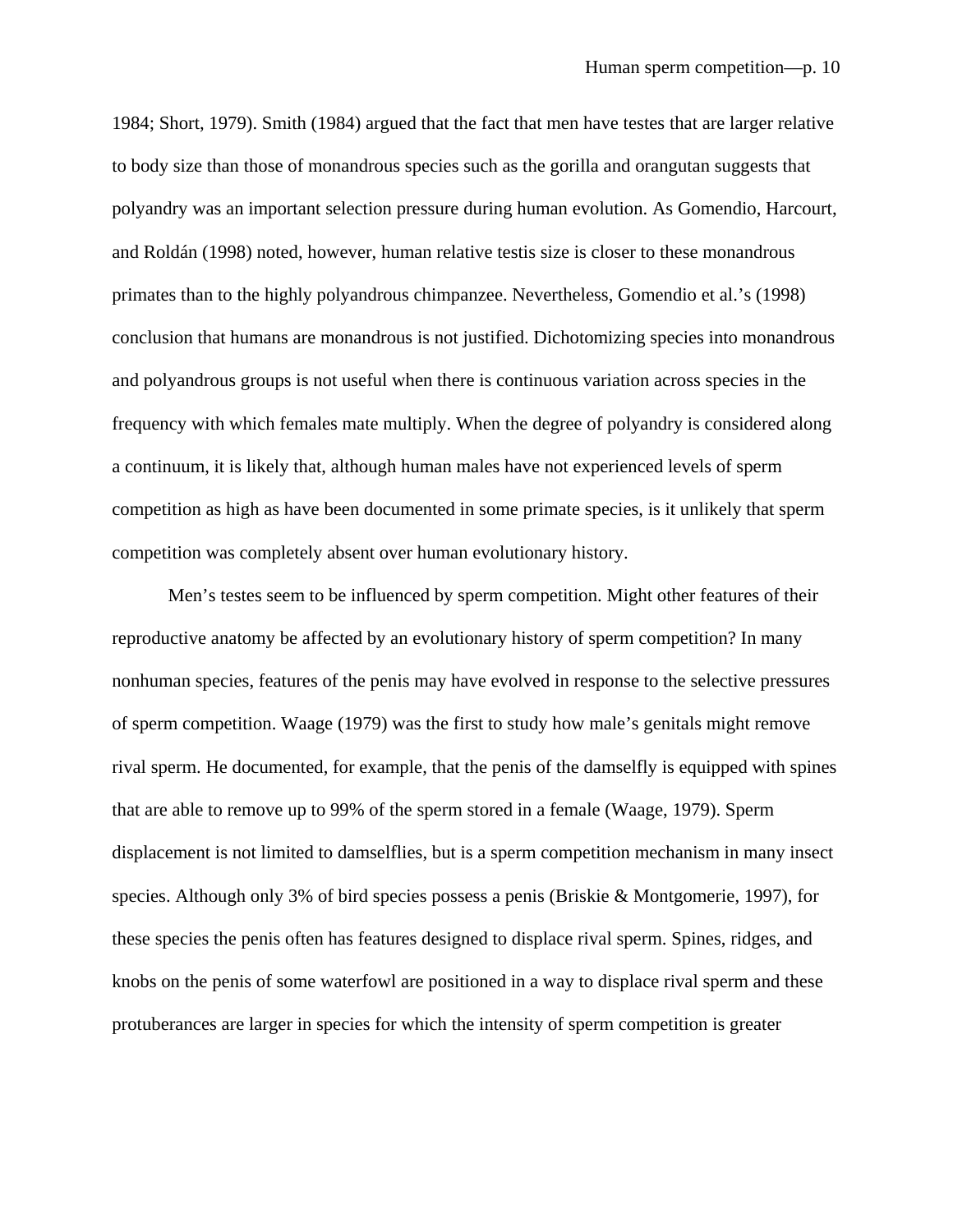(Coker, McKinney, Hays, Briggs, & Cheng, 2002; McCracken, Wilson, McCracken, & Johnson, 2001; cf. Briskie & Montgomerie, 1997).

The human male's penis does not possess barbs and spines for removing rival sperm, but recent empirical evidence suggests that the human penis may have evolved to function, in part, as a semen displacement device. Several arguments have been offered to explain how the length and shape of the human penis might reflect adaptation to an evolutionary history of sperm competition. A long penis may be advantageous because being able to deposit an ejaculate deep inside the vagina and close to the cervix may increase the chance of fertilization (Baker & Bellis, 1995; Short, 1979; Smith, 1984). Additionally, it has been suggested that the length, width, and shape of the human penis indicate that it may have evolved to function as a semen displacement device.

Using artificial genitals and simulated semen, Gallup et al. (2003) empirically tested Baker and Bellis's (1995) hypothesis that the human penis may be designed to displace semen deposited by other men in the reproductive tract of a woman. Gallup and his colleagues (2003) documented that artificial phalluses that had a glans and a coronal ridge that approximated a real human penis displaced significantly more simulated semen than did a phallus that did not have a glans and a coronal ridge. When the penis is inserted into the vagina, the frenulum of the glans makes possible semen displacement by allowing semen to flow back under the penis alongside the frenulum and collect on the anterior of the shaft behind the coronal ridge. Displacement of simulated semen only occurred, however, when a phallus was inserted at least 75% of its length into the artificial vagina, suggesting that successfully displacing rival semen may require specific copulatory behaviors. Following allegations of female infidelity or separation from their partners (contexts in which the likelihood of rival semen being present in the reproductive tract is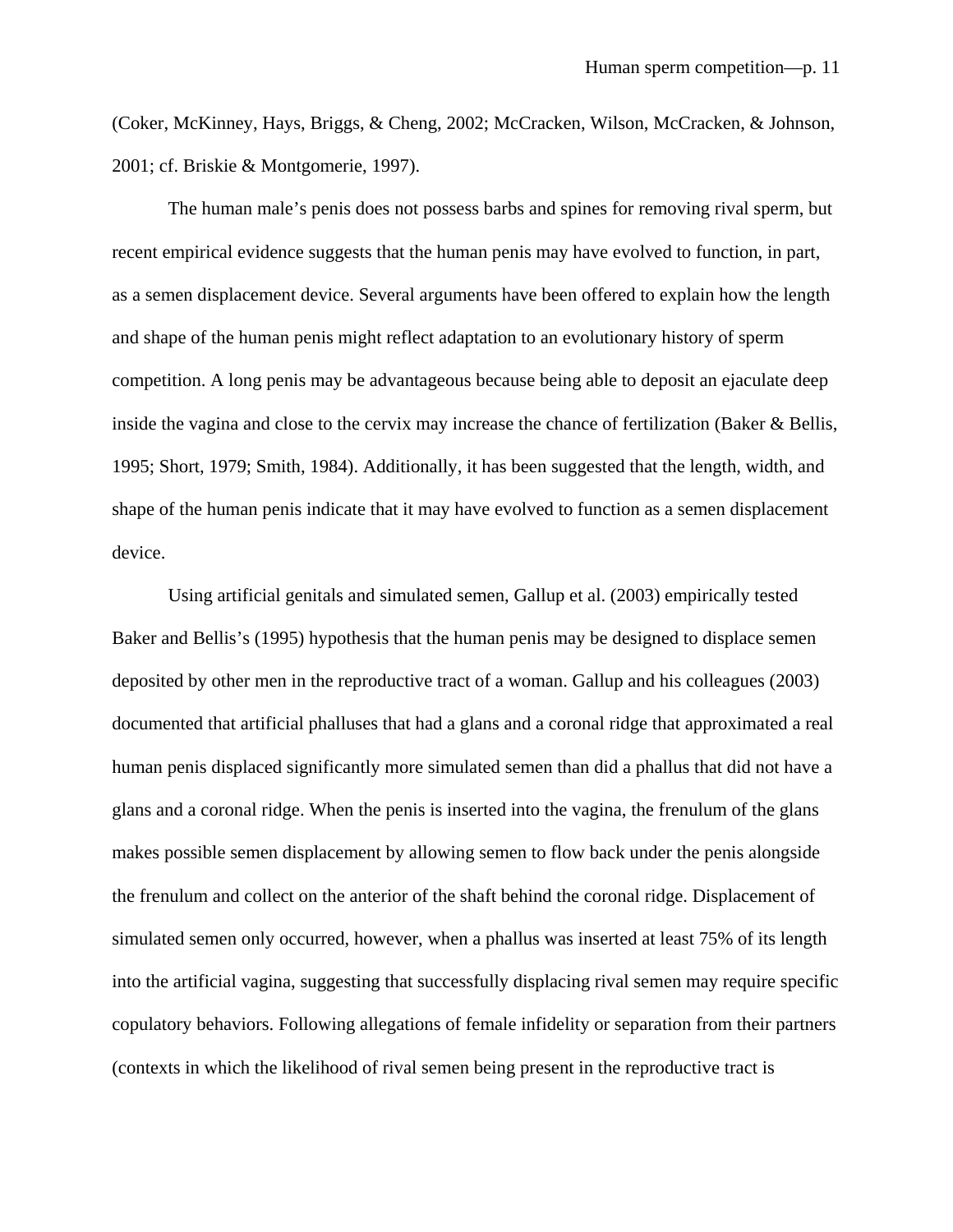relatively greater), both sexes report that men thrusted deeper and more quickly at the couple's next copulation (Gallup et al., 2003). Such vigorous copulatory behaviors are likely to increase semen displacement.

In an independent test of the hypothesis that successfully displacing rival semen may require specific copulatory behaviors, Goetz and his colleagues (2005) investigated whether and how men under a high risk of sperm competition (i.e., men mated to women who have personality characteristics that attract mate poachers) might attempt to "correct" a female partner's sexual infidelity. Using a self-report survey, men in committed, sexual relationships reported their use of specific copulatory behaviors arguably designed to displace the semen of rival men. These copulatory behaviors included number of thrusts, deepest thrust, depth of thrusts, on average, and duration of sexual intercourse. An increase in these behaviors would afford a man a better chance to displace rival semen. As hypothesized, men mated to women who place them at a high recurrent risk of sperm competition were more likely to perform semen-displacing behaviors, suggesting that men perform specific copulatory behaviors apparently designed to correct female sexual infidelity by displacing rival semen that may be present in the woman's reproductive tract.

One concern with the hypothesis that the human penis has evolved as a semen displacement device is that, during copulation, the penis would frequently remove a man's own semen, even if the least conservative estimates of the frequency of extra-pair copulations are accepted. The consequences of such an effect might be minimized, however, if the temporal spacing between successive in-pair copulations is much greater than the spacing between copulations involving different men. Indeed, the refractory period may have been designed for this purpose (Gallup  $\&$  Burch, 2004). The inability to maintain an erection following ejaculation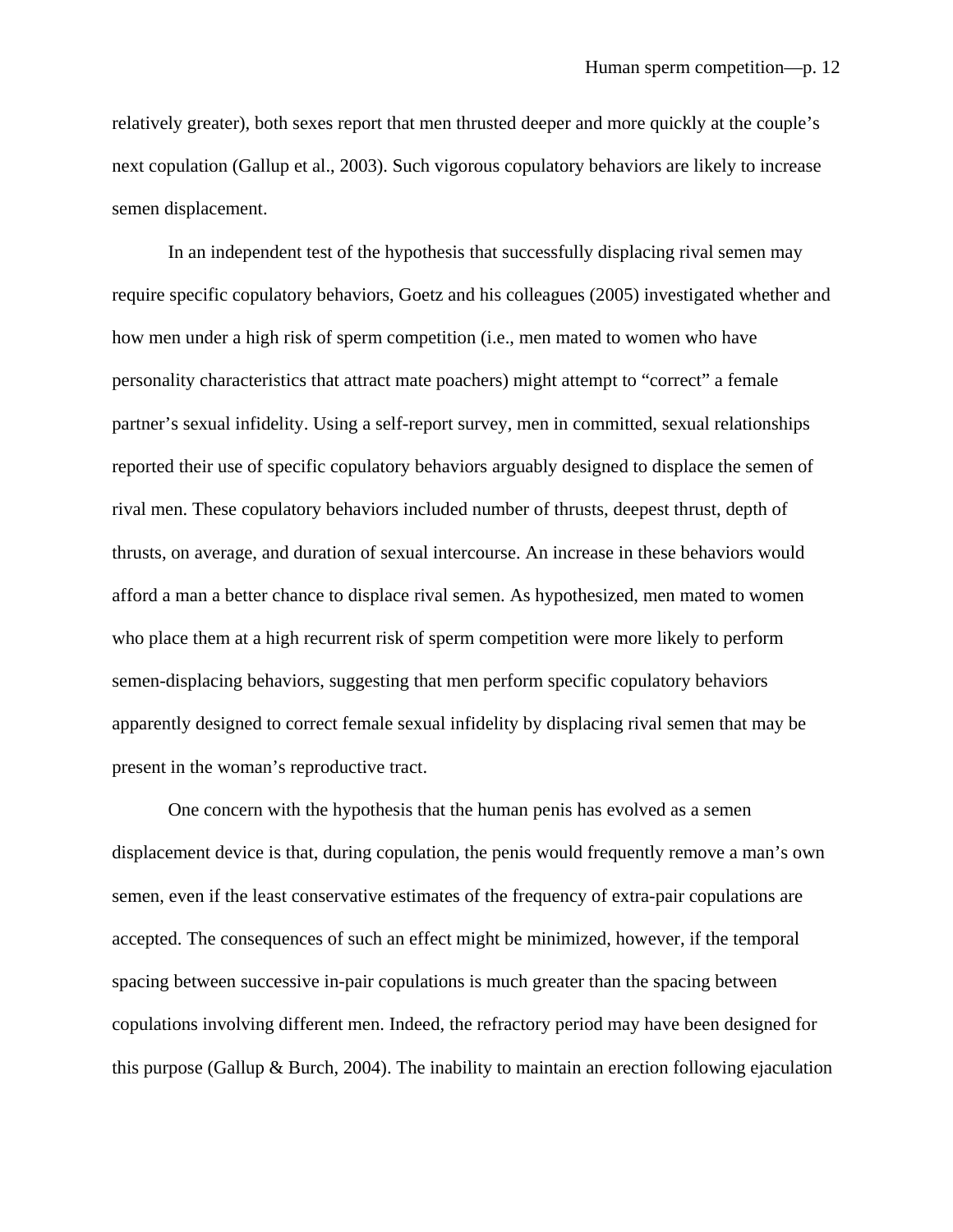may function to minimize self-semen displacement. Furthermore, the costs associated with selfsemen displacement might be minimal because ejaculation follows copulatory behavior that might have removed sperm. A savings account will not deplete if a deposit quickly follows each withdrawal.

#### *Sperm Competition and Men's Mate Selection*

As Baker and Bellis (1995) noted, an evolutionary history of sperm competition may be responsible for myriad male behaviors related directly and indirectly to mating. Research informed by sperm competition theory is just beginning to uncover those behaviors. Aspects of men's short-term mate selection, for example, may have their origins in sperm competition.

To avoid sperm competition or to compete more effectively, men may have evolved mate preferences that function to select as short-term sexual partners women who present the lowest risk of current or future sperm competition (Shackelford, Goetz, LaMunyon, Quintus, & Weekes-Shackelford, 2004). The risk of sperm competition for a man increases with a prospective short-term partner's involvement in one or more relationships. Women who are not in a long-term relationship and do not have casual sexual partners, for example, present a low risk of sperm competition. Consequently, such women may be perceived as desirable short-term sexual partners. Women who are not in a long-term relationship but who engage in short-term matings may present a moderate risk of sperm competition, because women who engage in short-term matings probably do not experience difficulty obtaining willing sexual partners. Women in a long-term relationship may present the highest risk of sperm competition. The primary partner's frequent inseminations might therefore make women in a long-term relationship least attractive as short-term sexual partners.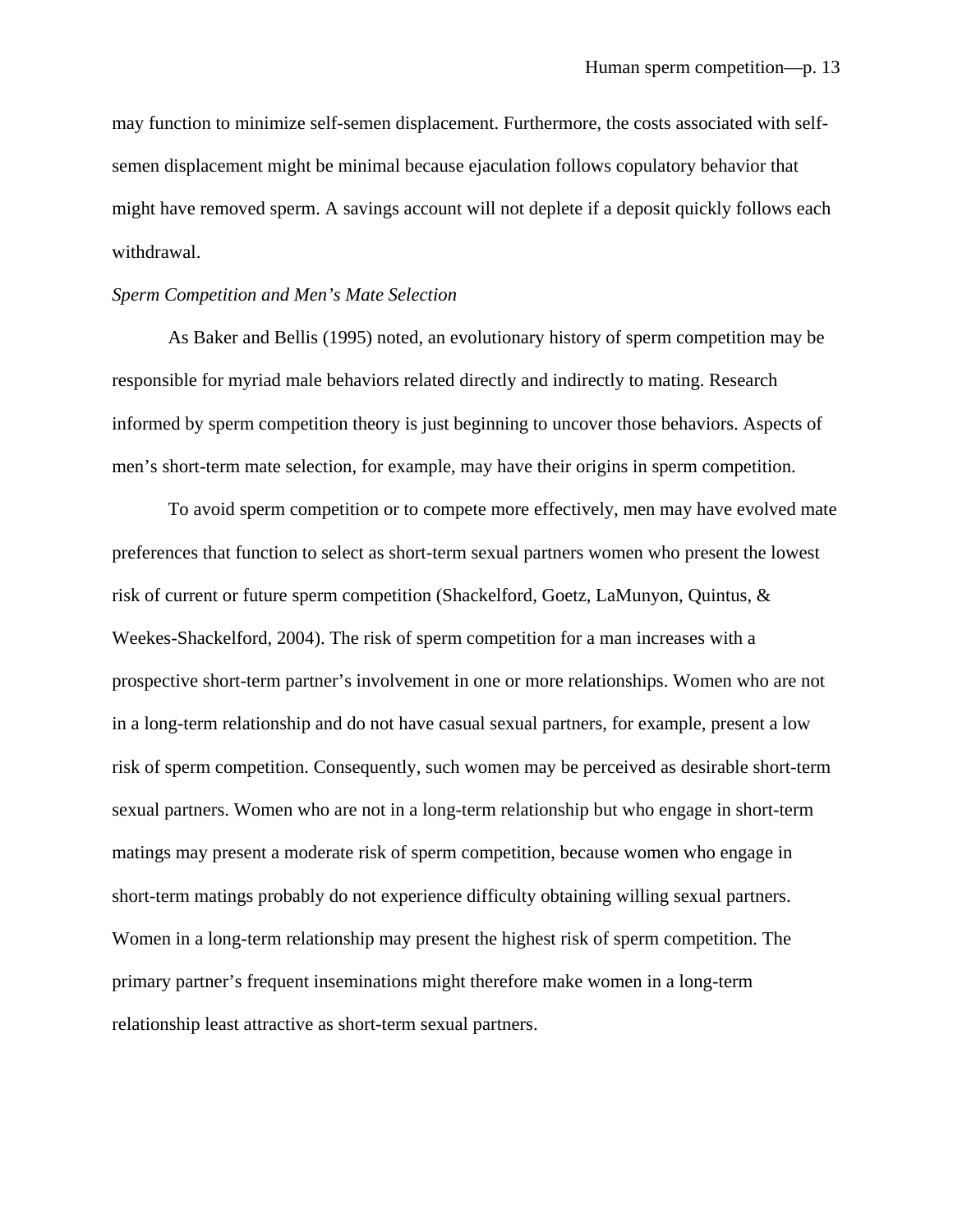As predicted, Shackelford et al. (2004) found that men's reported likelihood of pursuing a short-term sexual relationship was lowest when imagining that the potential short-term partner is married, next lowest when imagining that she is not married but involved in casual sexual relationships, and highest when imagining that she is not married and not involved in any casual sexual relationships. These results suggest that, when selecting short-term sexual partners, men may do so in part to avoid sperm competition. Other benefits are reaped from selecting uninvolved women as short-term sexual partners (e.g., avoiding retaliation by kin and resident males), but among those benefits are avoiding sperm competition.

An alternative explanation for the pattern of results is that by preferring unmated women, men can avoid the costs associated with contracting a sexually transmitted disease (STD). The data, however, refute this alternative explanation. The potential short-term partner most likely to be infected with an STD would be the one having casual sex and, therefore, would be least preferred according to this alternative hypothesis. The married potential sexual partner, however, was the least preferred. Men's preferences, therefore, suggest that avoiding STDs may be less important than avoiding sperm competition when selecting short-term partners.

#### *Sperm Competition and Men's Sexual Arousal and Sexual Fantasies*

It is well documented that men's sexual fantasies often involve multiple, anonymous partners (Ellis & Symons, 1990), but men's sexual fantasies include more than sexual variety. Because sperm competition seems to have been a recurrent feature of human evolutionary history, it may be useful to interpret some facets of men's sexual fantasies in the light of sperm competition.

 Although never investigated empirically, one may assert with confidence that many men are sexually aroused by the exclusive sexual interaction between two women. Hollywood seems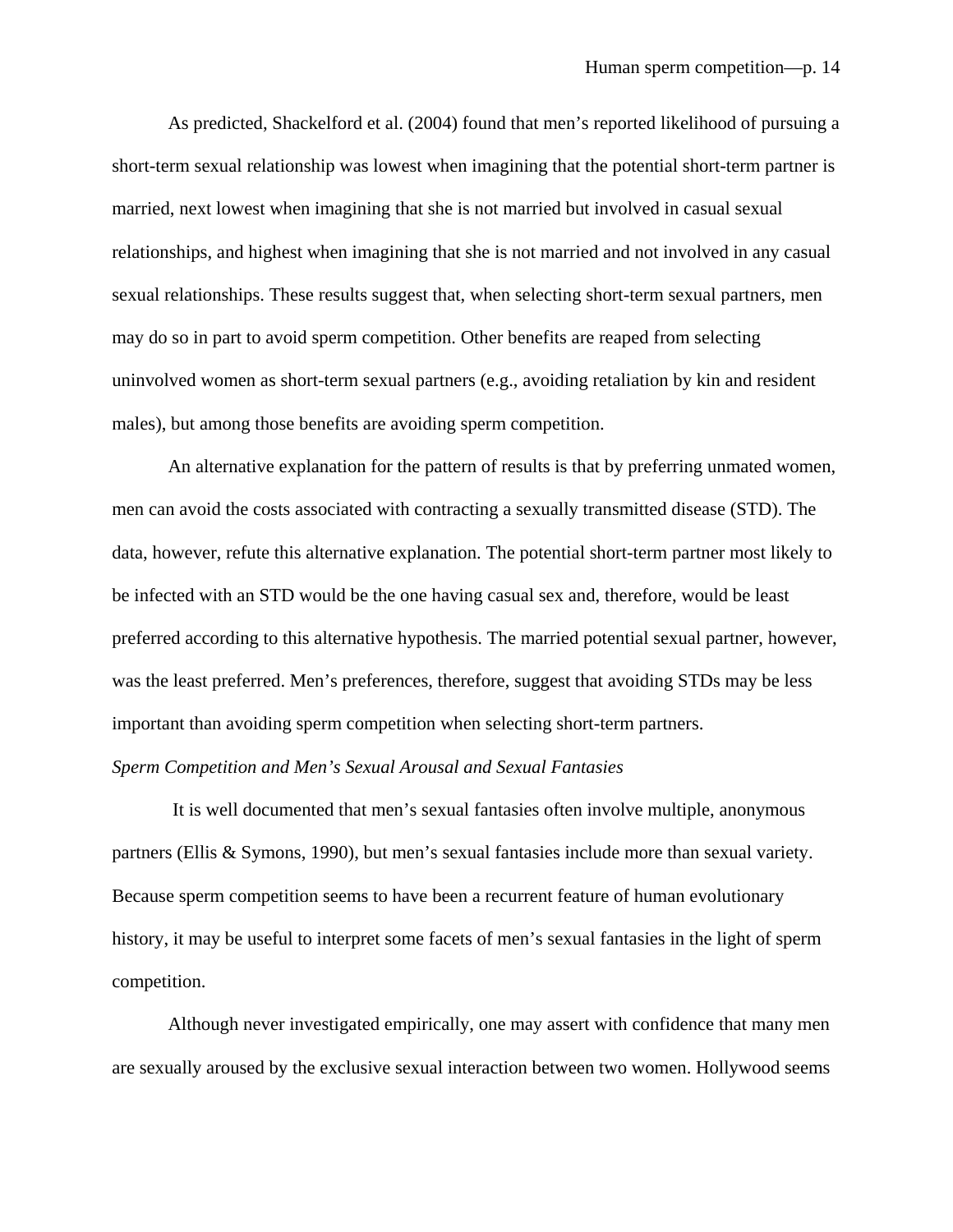to be aware of this preference as well. A common scenario in many mainstream movies and television shows, for example, involves two women (often implied or explicit heterosexuals) kissing or performing other sexual acts with one another while an audience of one or more men observes the acts and becomes sexually aroused. Similarly, two women dancing seductively with one another tends to stimulate interest among observing men. It could be argued that the sight of two heterosexual women engaging in sexual behaviors is sexually arousing because it might suggest that both women are sexually available and copulation with both is possible. An interpretation informed by sperm competition theory, however, might argue that the sight of two heterosexual women engaging in sexual behaviors is sexually arousing because it is a cue to an absence of sperm competition. If given a choice, men might prefer to avoid sperm competition and thus be the sole fertilizer of a woman's egg(s). Thus, two women engaging in sexual behaviors may signal to men that the women are without male partners and, therefore, pose no risk of sperm competition. Although highly speculative and difficult to test, this hypothesis serves to illustrate how the application of sperm competition theory to human mating psychology and behavior generates interesting and novel hypotheses.

Although the absence of sperm competition in a potential sexual partner is expected to be sexually arousing, it also has been argued that the *presence* of sperm competition may result in sexual arousal. Pound (2002) argued that men should find cues of increased sperm competition risk to be sexually arousing because frequent copulation can be an effective method of paternity assurance. Pound (2002) hypothesized that men, therefore, should be more aroused by pornography that incorporates cues of sperm competition than by comparable material in which such cues are absent. Content analyses of pornographic images on World Wide Web sites and of commercial "adult" video releases revealed that depictions of sexual activity involving a female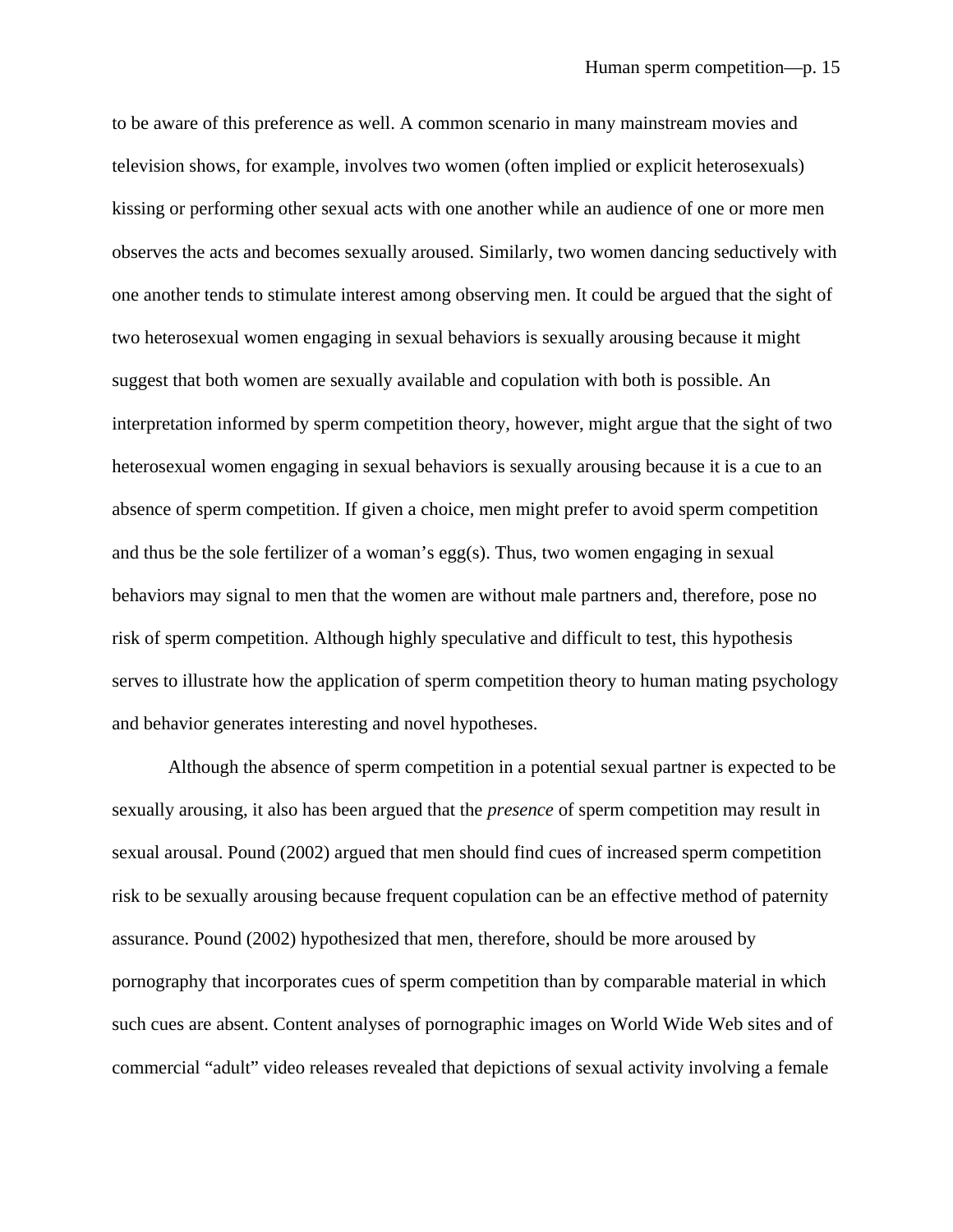and multiple males are more prevalent than those involving a male and multiple females. An online survey of self-reported preferences and an online preference study that unobtrusively examined image selection behavior yielded corroborative results. Pound (2002) argued that the most parsimonious explanation for such results is that male arousal in response to visual cues of sperm competition risk reflects the functioning of psychological mechanisms that would have motivated adaptive patterns of copulatory behavior in ancestral males exposed to evidence of female promiscuity. This increased perception of sperm competition could antagonize the Coolidge effect. That is, whereas typically a male might be expected to show a decline in sexual interest in a sexual partner, visual cues of sperm competition could reduce this effect and increase sexual interest.

Pound's hypothesis recently has been supported by experimental evidence that men viewing images depicting cues to sperm competition produce more competitive ejaculates than men viewing comparable images in which cues to sperm competition are absent (Kilgallon & Simmons, 2005). Kilgallon and Simmons documented that men produce a higher percentage of motile sperm in their ejaculates after viewing sexually explicit images of two men and one woman (sperm competition images) than after viewing sexually explicit images of three women. More generally, these results support the hypothesis that men adjust their ejaculates in accordance with sperm competition theory. One might hypothesize that a man could produce even more competitive ejaculates when viewing images depicting cues to sperm competition that included a woman that resembled his partner. Computerized morphing techniques (e.g., Platek, Burch, Panyavin, Wasserman, & Gallup, 2002; Platek et al., 2003) could be used to test this hypothesis, but caution must be taken given the sometimes dangerous consequences of male sexual jealousy (Buss, 2000).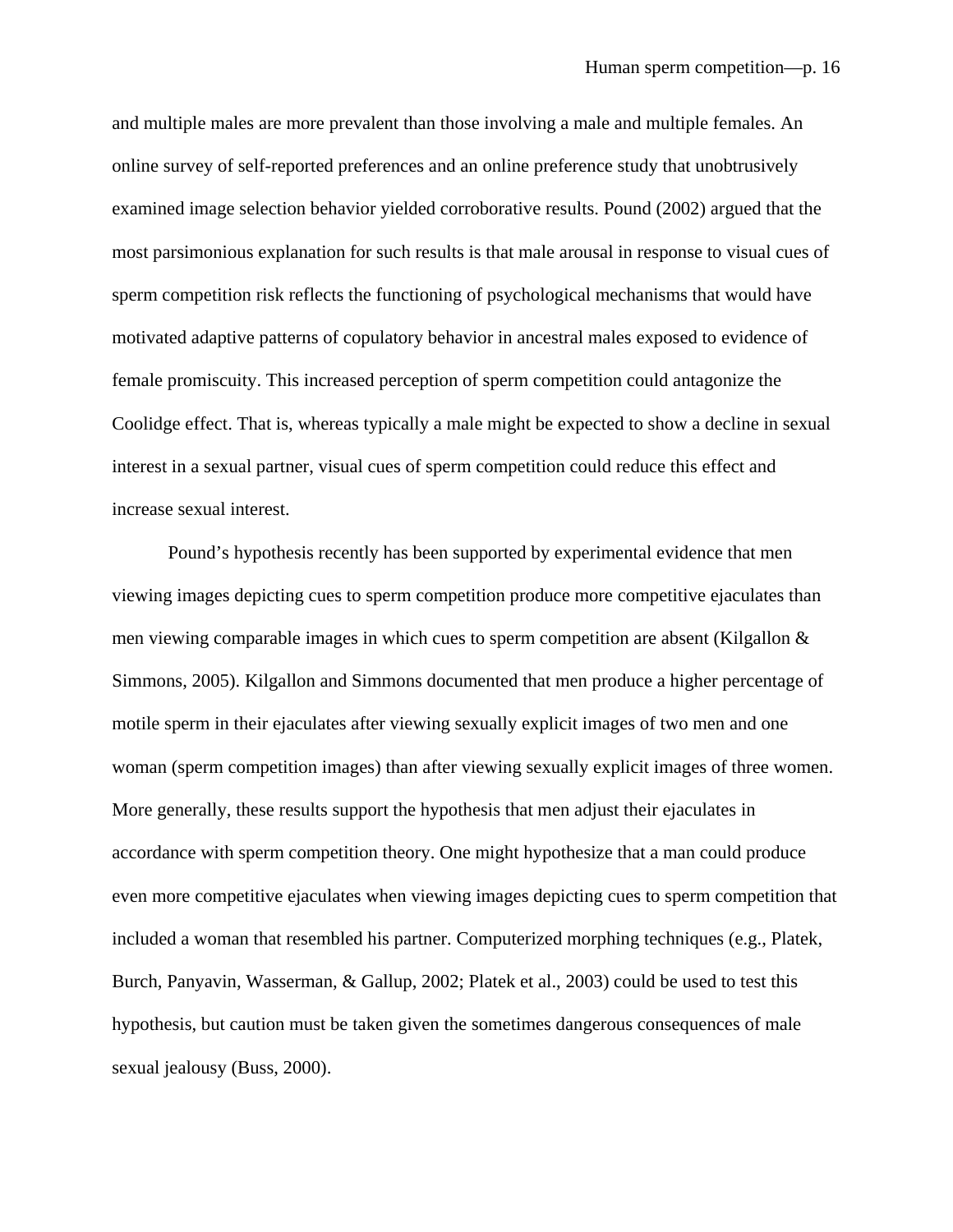The idea that men might experience increased sexual motivation in response to cues of sperm competition risk also is supported by anecdotal accounts of men who engage in "swinging" or "partner-swapping." Encouraging one's partner to copulate with other men appears to be a maladaptive strategy in that it increases the risk of cuckoldry. However, it seems that in some contemporary societies some men do just this—perhaps because such men often report that they find the sight of their partner interacting sexually with other men to be sexually arousing (Talese, 1981). Moreover, they report that they experience increased sexual desire for their partner following her sexual encounters with other men, and some indicate that this increase in desire is particularly acute when they have witnessed their partner having sexual intercourse with another man (Gould, 1999). Thus, it appears that psychological cues to sperm competition might serve to antagonize the Coolidge effect.

Men may also voluntarily expose themselves to cues of sperm competition risk through their participation in sexual "role-playing" with their partner. Pretending to be someone other than himself may activate mechanisms in men associated with an increased risk of sperm competition, resulting in increased sexual arousal. For example, by "role-playing," a man might get to see his partner behave as if she were copulating with another man. Alternatively, roleplaying may be sexually arousing to men and women because it is exploiting mechanisms associated with sexual variety. Teasing the two hypotheses apart would require, among other tests, documenting how willing or excited men and women are to adopt a different role during role-playing. If the data revealed that when role-playing with their partners men are willing and excited to adopt a different role themselves, while simultaneously unconcerned with whether or not their female partners adopts a different role, this may constitute preliminary support for the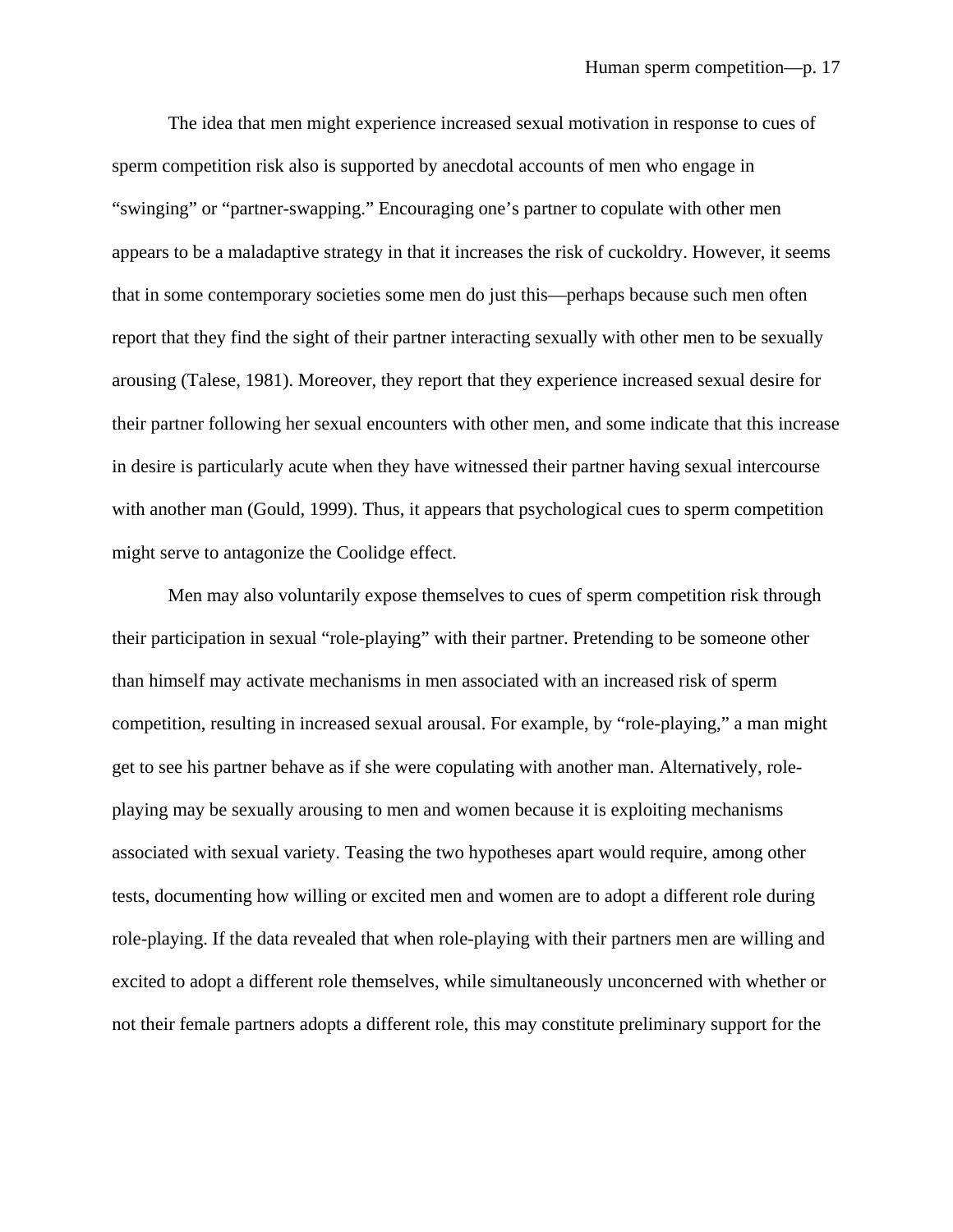sperm competition risk hypothesis. Again, applying sperm competition theory to aspects of human sexual psychology and behavior may generate unique perspectives and hypotheses.

Throughout this and the previous section, we discussed seemingly contradictory findings and hypotheses. We discussed (a) the findings of Shackelford and his colleagues (2004) who found that when selecting short-term sexual partners, men may do so in part to avoid sperm competition and (b) the speculative hypothesis that men's sexual arousal at the site of two women engaging in sexual behaviors may signal to men that there is no risk of sperm competition. We also discussed, however, (c) Pound's (2002) work showing that men found cues of increased sperm competition risk to be sexually arousing, (d) Kilgallon and Simmons's (2005) findings that men viewing images depicting cues to sperm competition produce more competitive ejaculates than men viewing comparable images in which cues to sperm competition are absent, (e) that a small percentage of men (e.g., swingers) report that they experience increased sexual desire for their partner following her sexual encounters with other men, and (f) the speculative hypothesis that some forms of role-playing might serve to activate mechanisms in men associated with an increased risk of sperm competition. To understand why men might sometimes avoid sperm competition (as in "a" and "b" above), and at other times encourage sperm competition (as in "c" through "f" above), one must consider whether the circumstance involves actual or imagined behavior. If the circumstance involves actual behavior, encouraging sperm competition might be maladaptive and, thus, circumstances involving actual sexual behavior should involve avoiding sperm competition (e.g., selecting short-term partners who present the lowest risk of sperm competition). If the circumstance involves imagined behavior (e.g., sexual fantasies), encouraging sperm competition is not maladaptive and functions to increase sexual arousal. Sexual fantasies and sexual scenes involving cues to sperm competition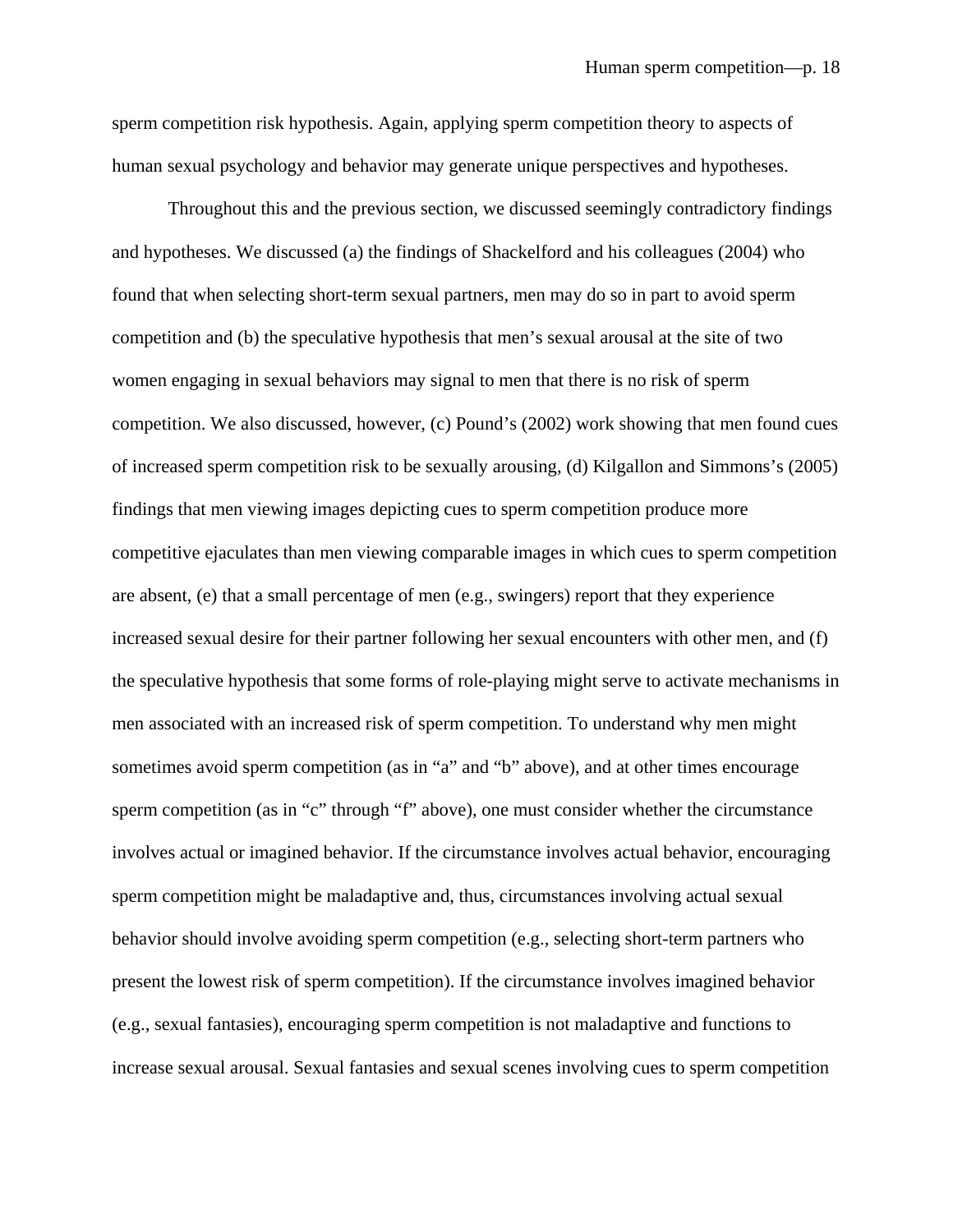increase sexual arousal which subsequently increases sperm numbers and competitiveness (Pound, Javed, Ruberto, Shaikh, & Del Valle, 2002). That is, imagining or viewing cues to sperm competition can increase the competitiveness of an ejaculate. Thus, circumstances involving imagined behavior might involve encouraging sperm competition (e.g., viewing images or imagining scenarios depicting cues to sperm competition) as a means to increase sexual arousal and subsequent sperm quantity and quality, which is not maladaptive.

This "actual versus imagined behavior" hypothesis, however, does not explain why some men (e.g., swingers) allow and encourage their partners to copulate with other men (i.e., point "e" above). "Swinger psychology" appears to generate maladaptive behavior. Swinger psychology, however, is not typical of male psychology. Swingers occur very infrequently in the population (Talese, 1981), and probably represent the negative tail on a distribution of normal jealousy. That is, most men have jealousy mechanisms that are activated given appropriate input (e.g., nontrivial cues to infidelity), and these men represent the middle of the jealousy distribution. Men at the positive tail of this distribution might become jealous by inappropriate or trivial cues—such men may be labeled morbidly jealous (Easton, Schipper, & Shackelford, in press). Thus, the "actual versus imagined behavior" hypothesis for why men appear to avoid and encourage sperm competition is appropriate given that swinger psychology is noise associated with to developmental errors, mutation, and malfunctioning mechanisms.

# *Sperm Competition and Men's Sexual Coercion in Intimate Relationships*

Noting that instances of forced in-pair copulation (i.e., partner rape) followed extra-pair copulations in waterfowl and reports that forced in-pair copulation in humans often followed accusations of female infidelity, Thornhill and Thornhill (1992) and Wilson and Daly (1992) hypothesized that sexual coercion in response to cues of a partner's sexual infidelity might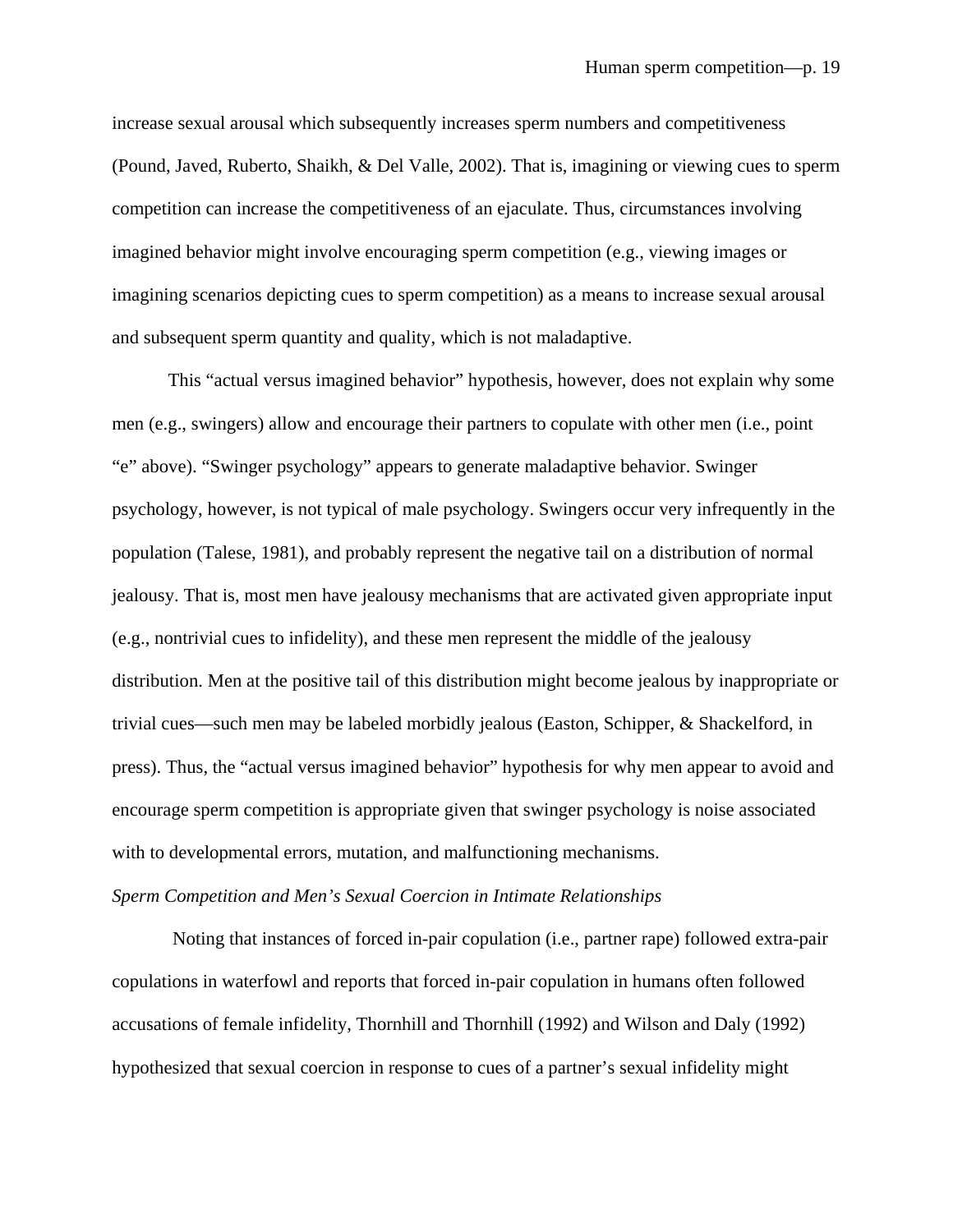function in humans to introduce a man's sperm into his partner's reproductive tract at a time when there is a high risk of extra-pair paternity. Goetz and Shackelford (2006) found empirical support for this hypothesis. In two studies, Goetz and Shackelford found that men's sexual coercion in the context of an intimate relationship was related positively to his partner's infidelities. According to men's self-reports and women's partner-reports, men who used more sexual coercion in their relationship are mated to women who had been or were likely to be unfaithful. Starratt, Goetz, Shackelford, and McKibbin (under review) also reported that men who use certain types of insults against their partners, particularly accusations of sexual infidelity, are more likely to sexually coerce their partners. In other words, men who accuse their partners of having sex with one or more other men are more likely, relative to men who do not make those accusations, to sexually coerce their partners. Goetz and Shackelford (2007) have also documented that men's sexual coercion in intimate relationships is better predicted by women's infidelity than by men's controlling behavior, relationship violence, and dominant personality. This finding is important because there currently are two general hypotheses to explain why many women experience sexual coercion by their intimate partners. The "domination and control" hypothesis, typically argued by feminists and standard social scientists, posits that sexual coercion in intimate relationships is motivated by men's attempts to dominate and control their partner and that this expression of power is the product of men's social roles (e.g., Basil, 1999; Brownmiller, 1975; Gage & Hutchinson, 2006; Johnson, 1995). The sperm competition hypothesis, again, proposes that sexual coercion in intimate relationships functions to introduce a male's sperm into his partner's reproductive tract at a time when there is a high risk of cuckoldry, such as when a man suspects his partner has been sexually unfaithful. Although further research needs to be conducted, the sperm competition hypothesis seems to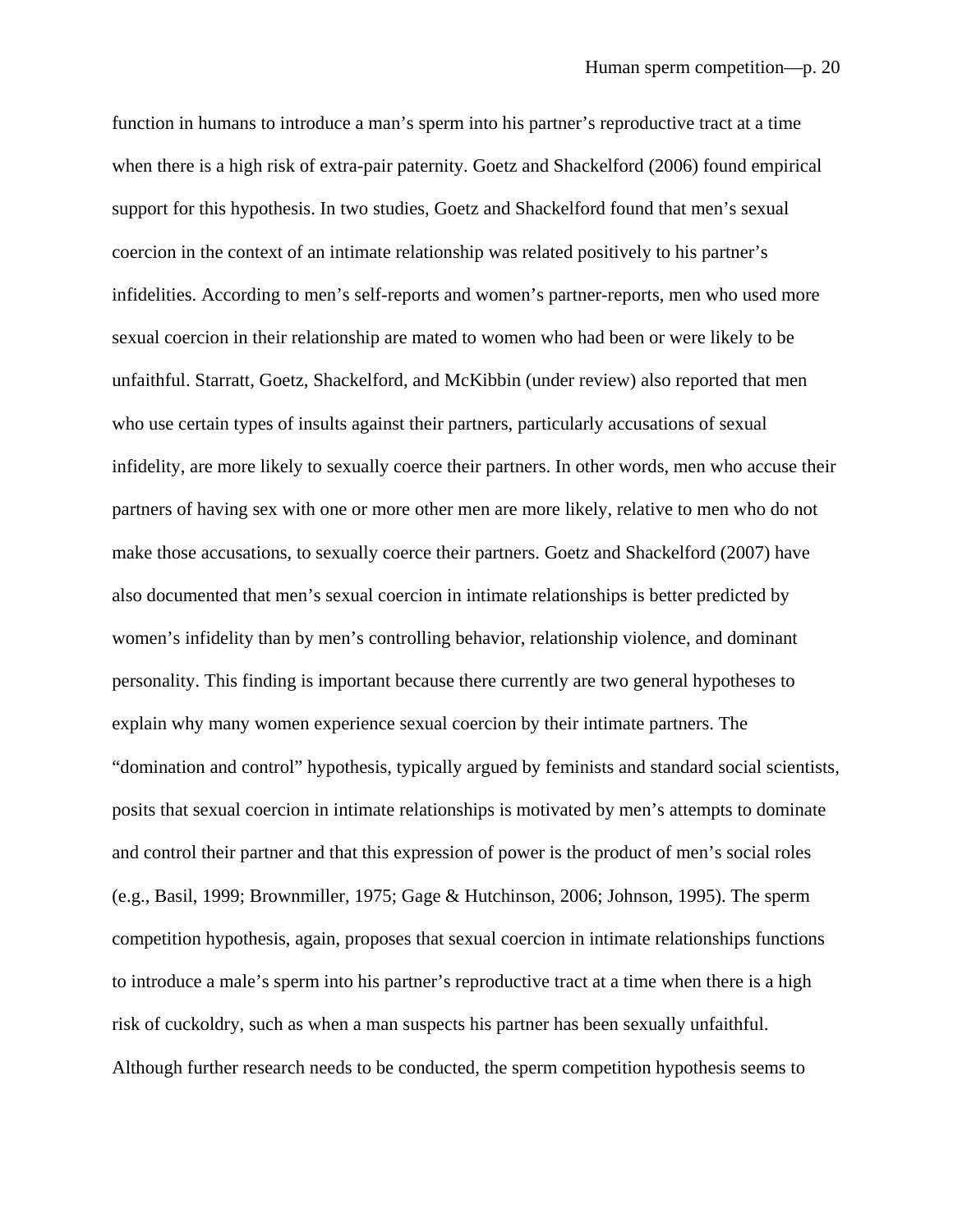better account for men's sexual coercion in intimate relationships than the domination and control hypothesis.

#### *What Are The Neurocognitive Correlates of Sperm Competition?*

Although there is accumulating evidence that males prudently allocate sperm and engage differential psychological strategies that appear to be designed as a response to female infidelity, the neural correlates of such strategies have only recently been investigated. If, as hypothesized above, prudent sperm allocation is related to perceptions of infidelity, then two recent studies suggest a network of brain substrates that might be implicated in the neural control of sperm competitive physiological changes. Rilling, Winslow, and Kilts (2004) used positron emission tomography (PET) to measure brain activation when male rhesus macaques were allowed to observe their exclusive female mating partner engaging in copulation with a rival male. When challenged with such a situation, activation was observed in the right superior temporal sulcus (STS) and amygdala. Rilling et al. (2004) suggest that activation of these areas might relate to similar reports of humans experiencing increased vigilance and anxiety under conditions of purported sexual infidelity by their partners. A similar study, conducted in humans, documented similar activation (right amygdala) in men who were asked to read sentences that depicted their partner engaging in sexual infidelity (Takahashi et al., 2006). Because the amygdala is highly innervated with androgen receptors, one can conclude that increased anxiety and vigilance about partner infidelity could subsequently activate a system designed to act in response to possible sperm competition. This hypothesis was partially supported by Rilling et al. (2004), who also demonstrated increases in circulating testosterone levels when macaques where challenged with the observation of their mate engaged in a sexual infidelity.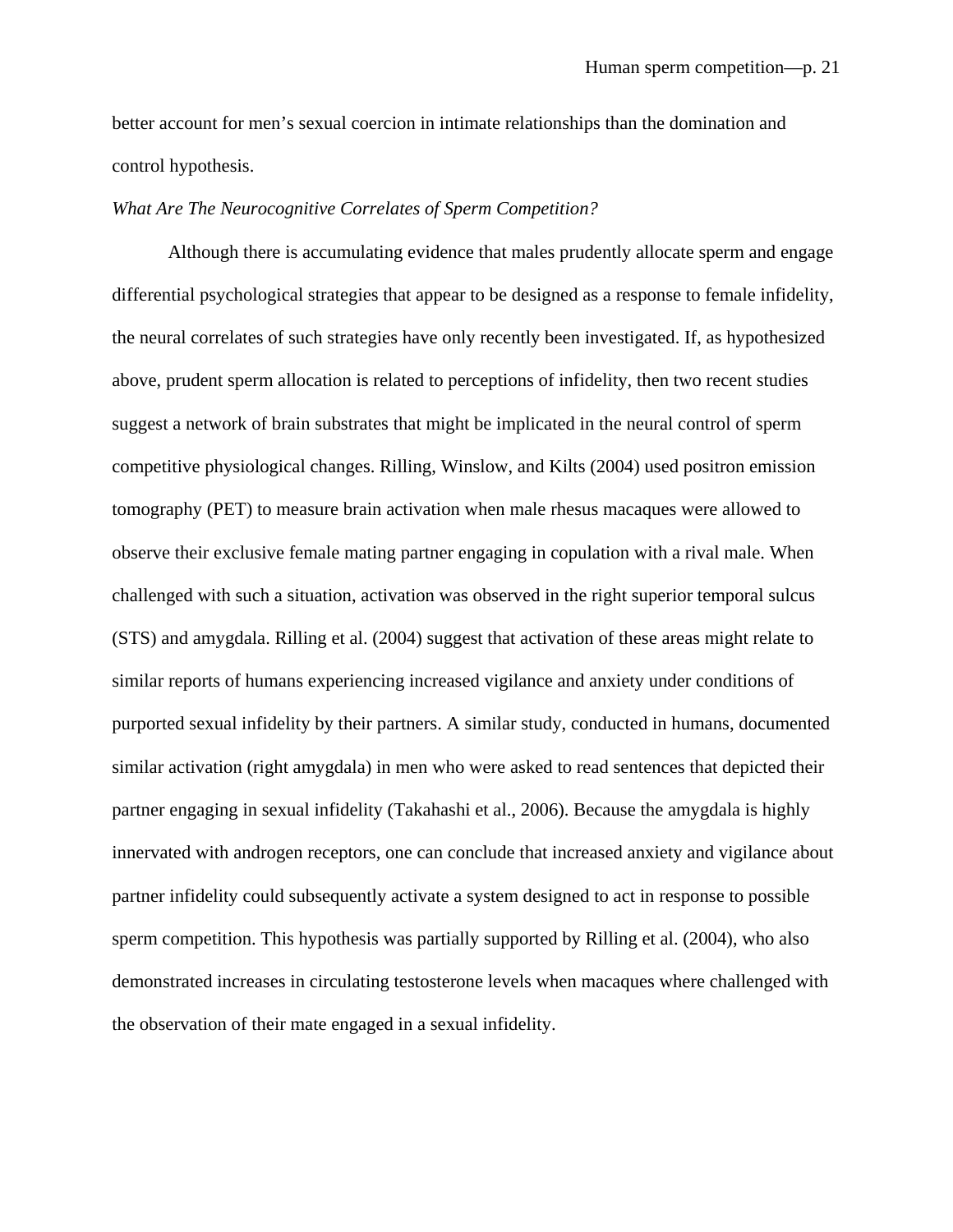This neural response system might be "on line" in men prior to observation or suspicion of infidelity. Shackelford et al. (2002) found that perceptions of mate attractiveness increase as a function of time spent apart from a partner. Interestingly, perceptions of attraction in men correlate with increased activity in the amygdala (Winston, O'Doherty, Kilner, Perrett, & Dolan, in press). Similarly, Winston et al. (in press) found increased anterior cingulate cortex (ACC) activation in men during rankings of attractiveness. The differential in ACC by sex activation is suggested by these authors to relate to differences in arousal that stem from internal monitoring. In other words, a man might employ this substrate as part of a mechanism enabled to make appropriate arousal valuations under circumstances when he suspects or has directly observed his partner's infidelity. This arousal might then lend to increased execution of sperm competitive behaviors and possibly prudent sperm allocation.

 There are accumulating data implicating the superior temporal sulcus (STS) in decisions about social interactions (e.g, Frith & Frith 1999). Thus, the STS activation reported Rilling et al. and Winston et al. might reflect the degree to which evaluations about infidelity and trustworthiness are made. Processing associated with social evaluation might also feed into the ACC. Platek, Keenan, and Mohamed (2005) identified a sex difference in activation of the ACC in response to children's, but not adult's, faces that share facial resemblance. Because facial resemblance appears to serve as an indicator of paternity (Platek et al., 2002, 2003, 2004), this finding suggests that the ACC might serve as a broad scale evaluation substrate for fidelity judgments.

 Although future research is necessary to more fully understand how the neural networks cause sperm competition responses, behaviorally, physiologically, and psychologically, preliminary evidence suggests that the network will involved several key neurocognitive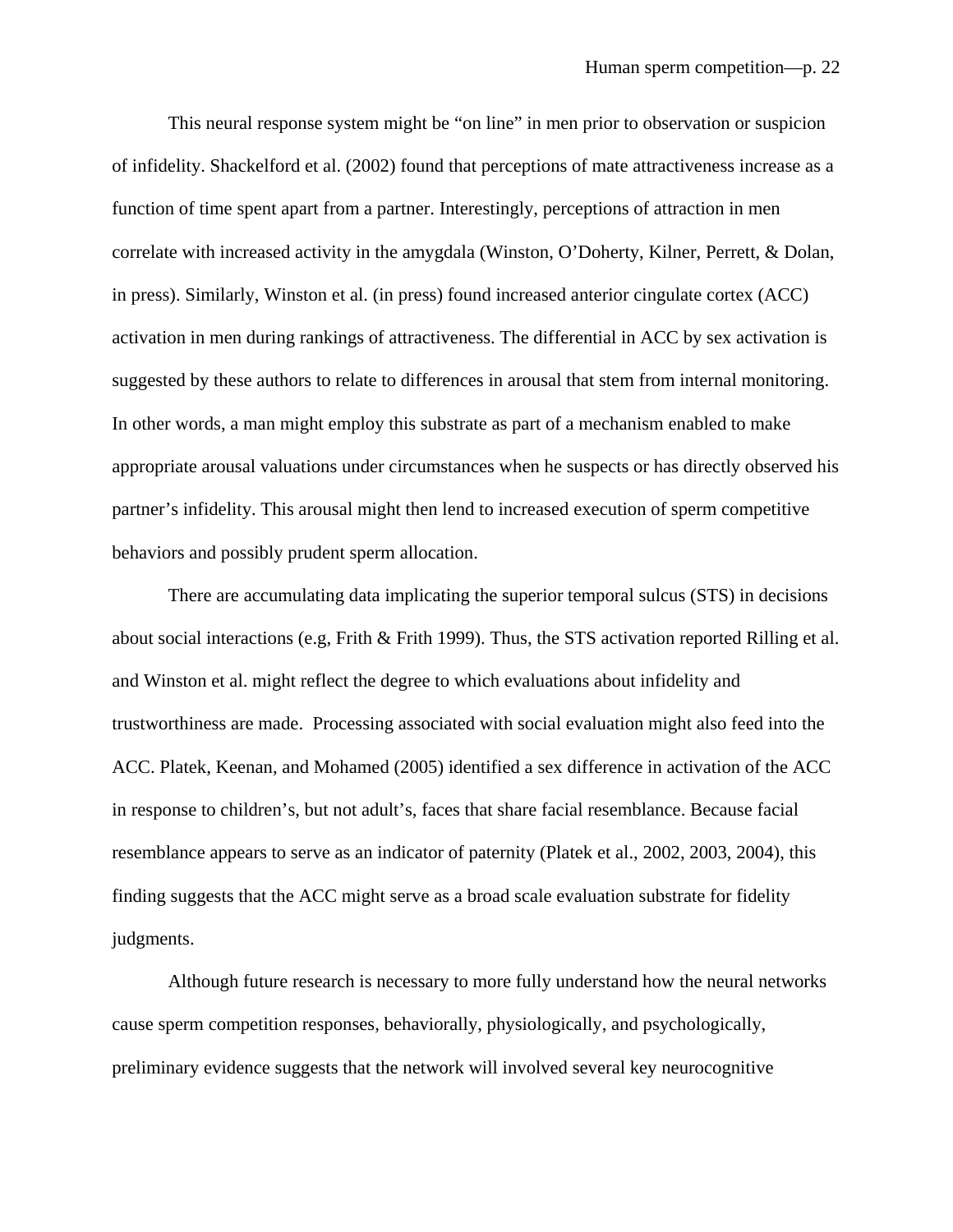mechanisms: 1) social evaluation of partners on the basis of presumed propensity towards trustworthiness and fidelity (STS), 2) decisions about attractiveness and relation to internal monitoring, or decisions about belief in suspicions (ACC, STS, medial prefrontal cortex), and 3) automatic response generators (amygdala) that serve to moderate prudent sperm allocation and behaviors involved in "correcting" a suspected or discovered partner infidelity (e.g., semen displacement, forced in-pair copulation, violence, or defection from pair bond). It is hypothesized that this specific network is specific to men and may be quickly called into action during all phases of anti-cuckoldry tactics (mate guarding, sperm competition, and parental investment decisions; see Platek & Shackelford, 2006).

# *Is There Evidence of Contest Competition between Men's Ejaculates?*

Apart from the remarkable feat of traversing a hostile reproductive tract to fertilize an ovum or ova, sperm do some astonishing things. Sperm of the common wood mouse (*Apodemus sylvaticus*) have a hook that allows the sperm to adhere to one another to form a motile "train" of several thousand sperm (Moore, Dvorakova, Jenkins, & Breed, 2002). These trains display greater motility and velocity than single sperm, facilitating fertilization. This cooperative behavior between sperm of a single male reveals that sperm are capable of complex behavior. Might mammalian sperm display equally complex behavior in the presence of rival sperm?

Baker and Bellis (1988) proposed that, in mammals, postcopulatory competition between rival male ejaculates might involve more than just scramble competition and that rival sperm may interfere actively with each other's ability to fertilize ova. Mammalian ejaculates contain sperm that are polymorphic (i.e., existing in different morphologies or shapes and sizes). Previously interpreted as the result of developmental error (Cohen, 1973), Baker and Bellis (1988) proposed that sperm polymorphism was not due to meiotic errors, but instead reflected a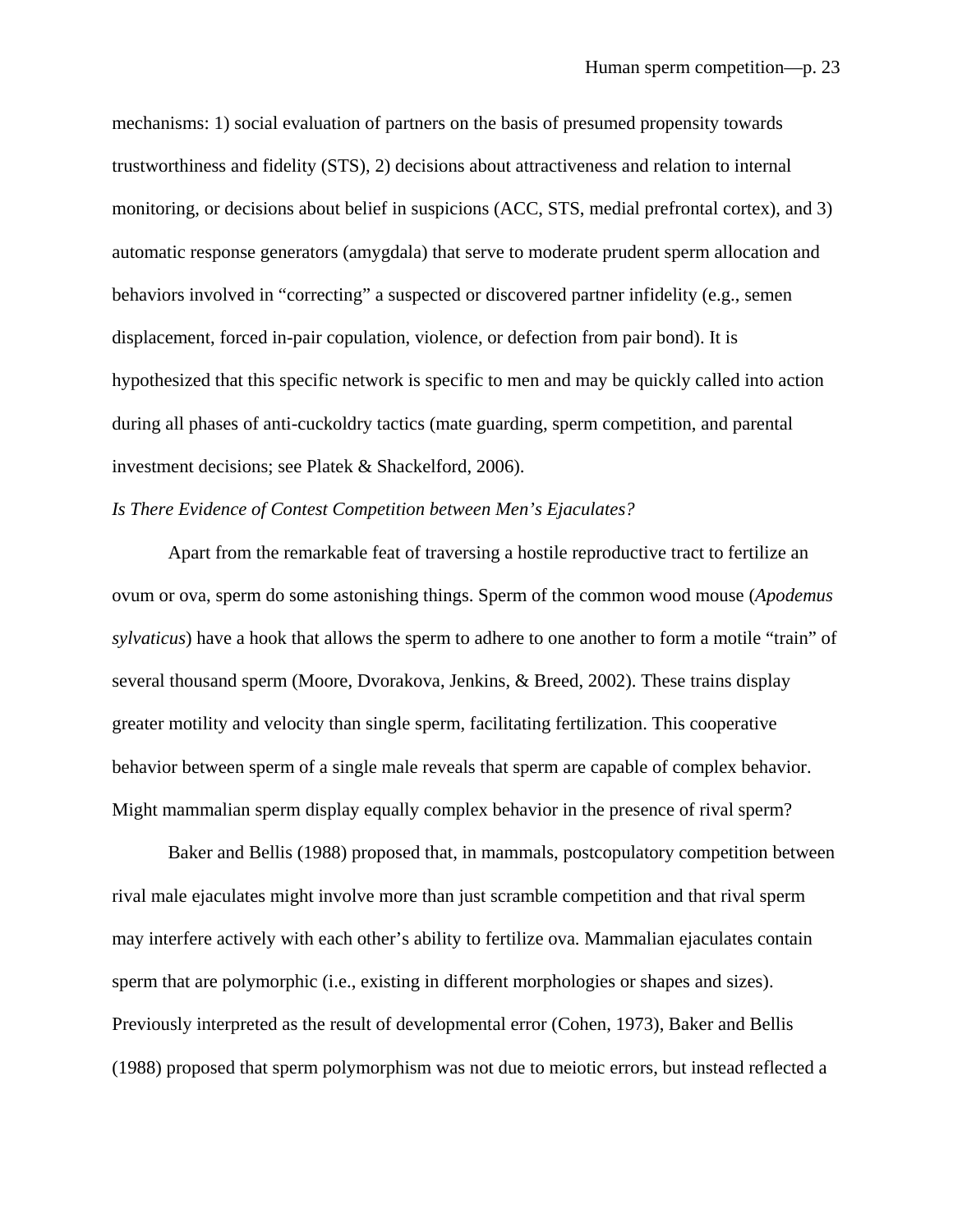functionally adaptive "division of labor" between sperm. Baker and Bellis (1988) proposed two categories of sperm: "egg-getters" and "kamikaze" sperm. Egg-getters comprise the small proportion of sperm programmed to fertilize ova. Baker and Bellis (1988) argued that most of the ejaculate is composed of kamikaze sperm that function to prevent other males' sperm from fertilizing the ova by forming a barrier at strategic positions within the reproductive tract. Preliminary evidence for the Kamikaze Sperm Hypothesis came from the observation that the copulatory plugs of bats are composed of so-called "malformed" sperm (Fenton, 1984), and from documentation that, in laboratory mice, different proportions of sperm morphs are found reliably at particular positions within the female reproductive tract (Cohen, 1977).

Harcourt (1989) challenged Baker and Bellis's (1988) Kamikaze Sperm Hypothesis. Harcourt argued that "malformed" sperm were unlikely to have adaptive functions, citing evidence from Wildt et al. (1987) that, in lions, inbreeding results in an increase in the proportion of deformed sperm. Harcourt (1989) argued that, if deformed sperm were produced by an adaptation, inbreeding would not increase the expression of the trait, but instead would decrease it. Harcourt (1989) also argued that the presence of malformed sperm in the copulatory plugs of bats is a consequence of the malformed sperm's poor mobility and, therefore, that plug formation was not a designed function of deformed sperm. Following Cohen (1973), Harcourt (1989, p. 864) concluded that "abnormal sperm are still best explained by errors in production."

Baker and Bellis (1989b) responded to Harcourt's (1989) objections and elaborated on the Kamikaze Sperm Hypothesis. In their elaboration, Baker and Bellis (1989b) proposed a more active role for kamikaze sperm, speculating that evolutionary arms races between ejaculates could result in kamikaze sperm that incapacitate rival sperm with acrosomal enzymes or by inducing attack by female leucocytes. Baker and Bellis (1995) proposed specialized roles for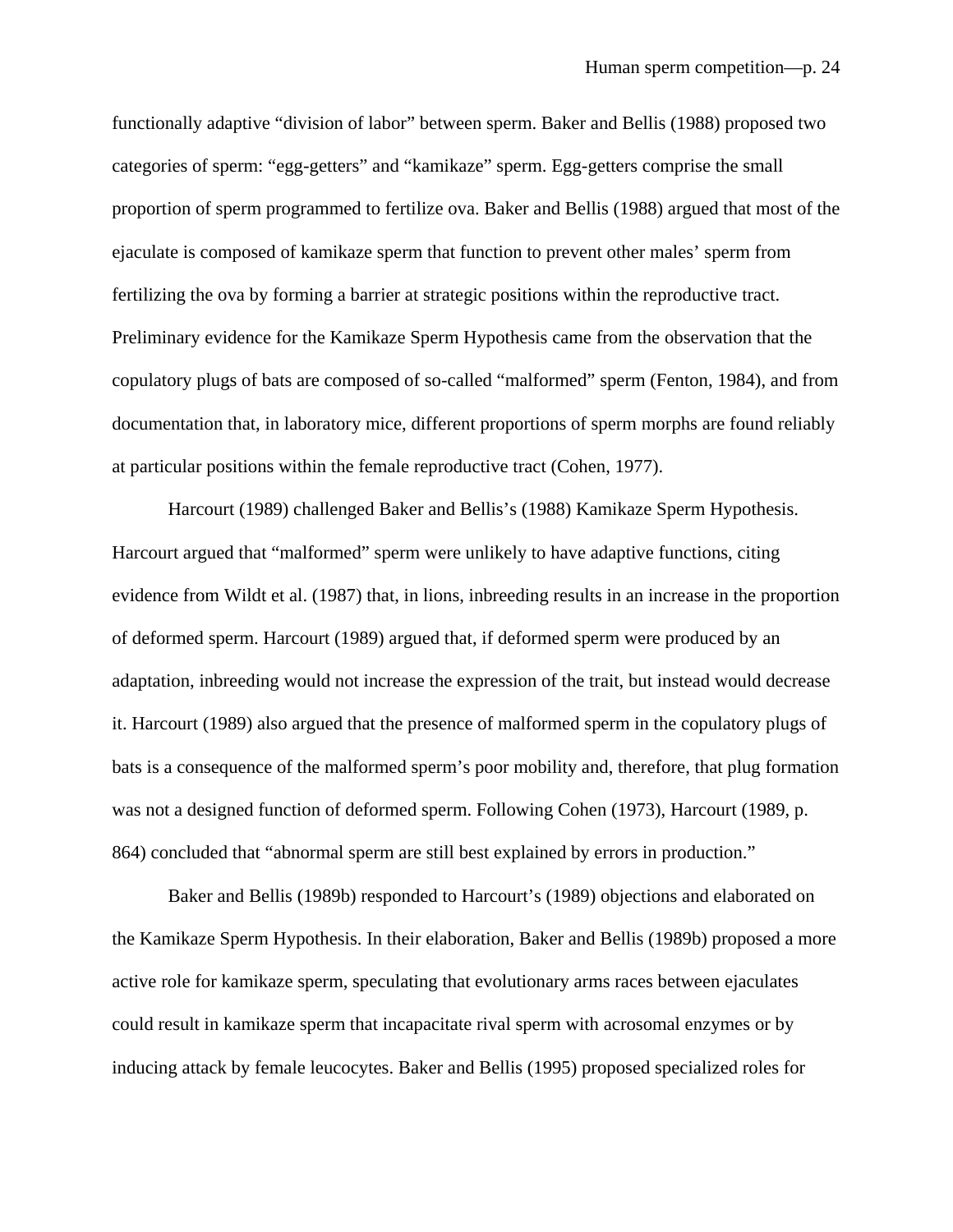kamikaze sperm and identified two categories of kamikaze sperm: "blockers" and "seek-anddestroyers." Baker and Bellis (1995) documented that, when mixing ejaculates from two different men *in vitro*, agglutination and mortality of sperm increased. Baker and Bellis interpreted these findings as an indication that, when encountering sperm from another male, some sperm impede the progress of rival sperm (blockers) and some sperm attack and incapacitate rival sperm (seek-and-destroyers). The Kamikaze Sperm Hypothesis and the reported interaction of rival sperm have generated substantial criticism, however (see, e.g., Birkhead, Moore, & Bedford, 1997; Short, 1998).

 Moore, Martin, and Birkhead (1999) performed the first and, thus far, only attempt to replicate some of Baker and Bellis's (1995) work, but failed to replicate the findings of Baker and Bellis. It should be noted, however, that only a few of the predictions derived from the Kamikaze Sperm Hypothesis were tested by Baker and Bellis (1995) and even fewer were tested by Moore et al. (1999). After mixing sperm from different men and comparing these heterospermic samples to self-sperm (i.e., homospermic) samples, Moore et al. (1999) observed no increase in aggregation and no greater incidence of incapacitated sperm in the heterospermic samples. Moore and his colleagues did not replicate exactly the methodological procedures used by Baker and Bellis (1995), however. Heterospermic and homospermic samples, for example, were allowed to interact for just one to three hours, whereas Baker and Bellis (1995) allowed them to interact for fully three to six hours. Moore et al. (1999) offered theoretical reasons for this shorter interactive window (i.e., because one to three hours is the time that sperm normally remain in the human vagina), but perhaps this interval was too restrictive. Upon insemination, sperm have one of two initial fates: some are ejected or secreted from the vagina and some travel quickly from the vagina to the cervix and uterus. Perhaps the majority of sperm warfare takes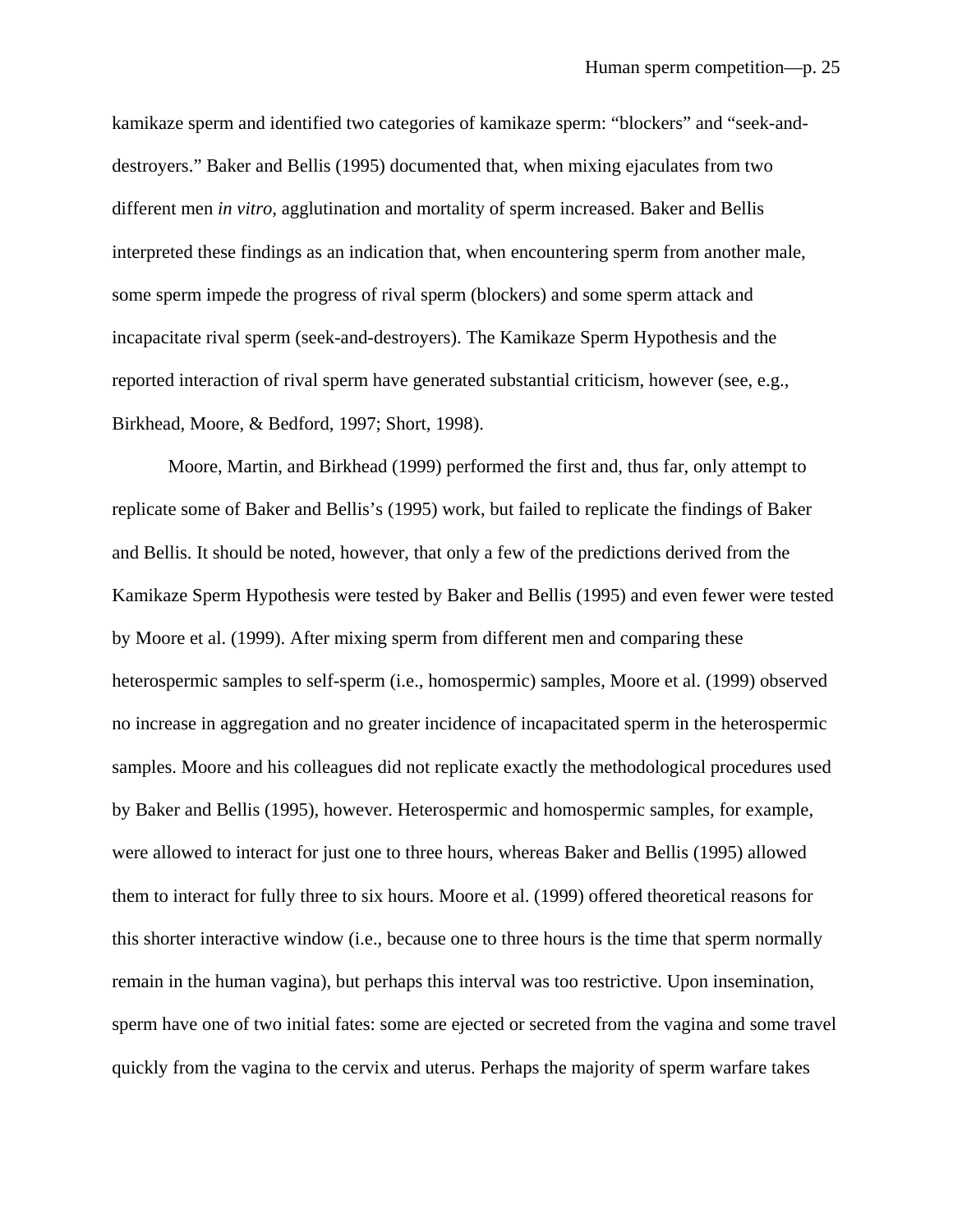place in the cervix and uterus, locations in the reproductive tract where sperm are able to interact for a prolonged period. If this is the case, Baker and Bellis's (1995) longer, three to six hour interactive window would be more valid ecologically. In addition, both Baker and Bellis (1995) and Moore et al. (1999) investigated sperm interactions *in vitro*, and one cannot be sure that sperm in a petri dish behave precisely as they do in the human vagina. Clearly, more work remains before we can draw a clear conclusion about the status of the hypothesis. Recent work by Kura and Nakashima (2000) might be viewed as encouraging for supporters of the hypothesis, however. Kura and Nakashima (2000) used theoretical and mathematical models to describe the conditions necessary for soldier sperm classes to evolve, and concluded that such conditions are not stringent and far from unlikely.

#### *Future Directions*

 One possible future direction would be to demonstrate evidence that these sperm competition behaviors in humans serve the thus far theoretical function of increasing the probability of producing offspring. For instance, research has demonstrated evidence of prudent sperm allocation according to risk of sperm competition, where men inseminate more sperm when the risk is higher (Parker, 1982, 1990a, 1990b). It would be interesting to determine whether these behaviors actually translate into increased probability of insemination. Were this supported, these findings would not only add to the support for sperm competition theory in humans, but also could have practical, medical implications for couples with fertility problems. Also, much of the work presented here is correlational in design. It will be important for future research to utilize experimental methods. For example, it has been shown that men at greater risk of sperm competition report their partner to be more attractive, and report that their partner finds them more attractive (Shackelford et al., 2002). It may be useful to manipulate experimentally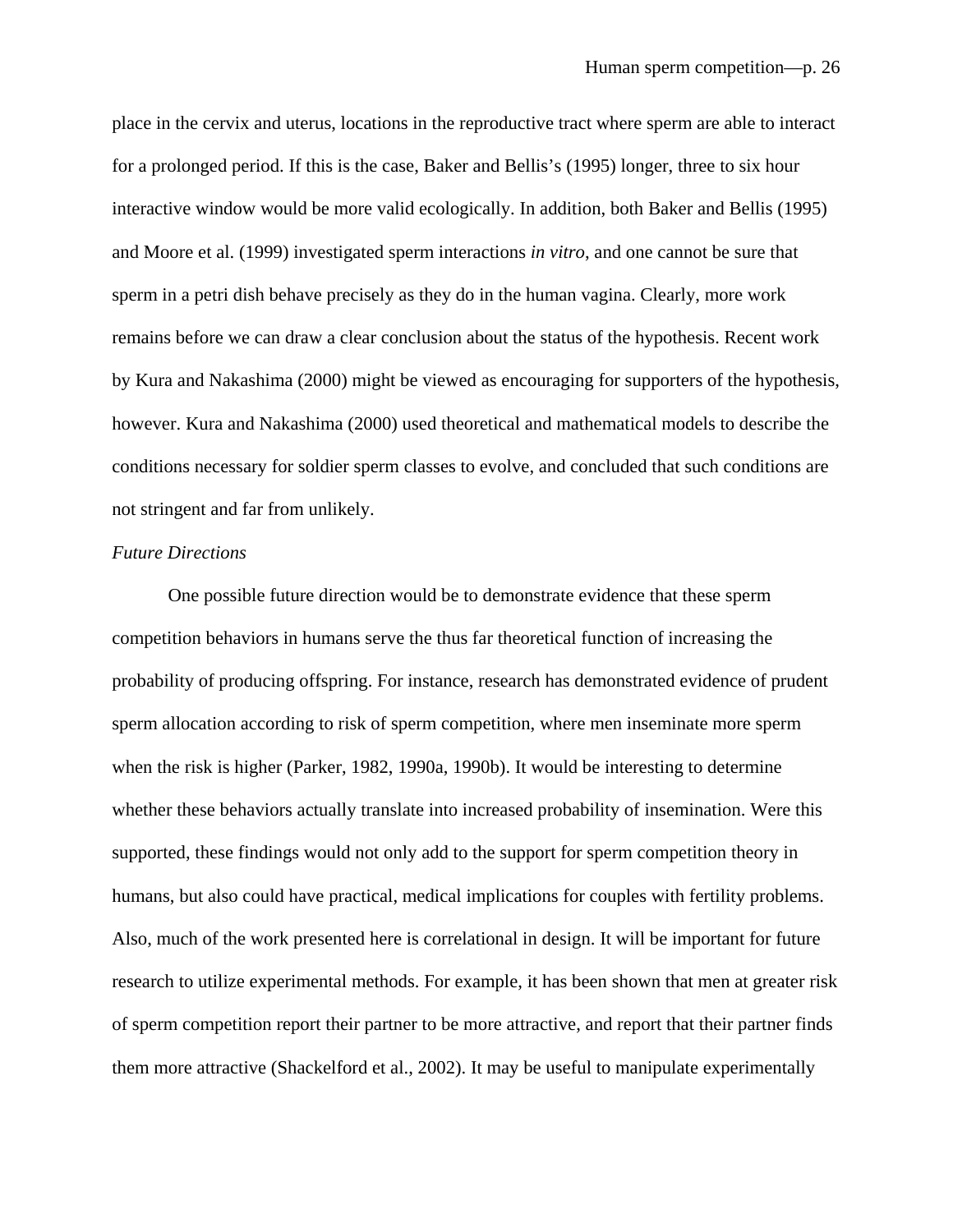cues of sperm competition risk such that some men are exposed to cues of sperm competition whereas others are not. Men in the former, experimental condition are predicted to subsequently rate their partner to be more attractive and to report that their partner finds them more attractive, for example.

#### *Concluding Remarks*

 Sperm competition and its effects have been documented or inferred to exist in dozens of non-human species, but researchers are beginning to uncover adaptations in humans that are most parsimoniously explained by sperm competition theory. In humans, sperm competition may have influenced reproductive anatomy and physiology, men's attraction to and sexual interest in their partners, men's copulatory behaviors, men's short-term mate selection, men's sexual arousal and sexual fantasies, and men's sexual coercion in intimate relationships.

Although this article focuses on men's adaptations to sperm competition, women are not passive sperm receptacles. If sperm competition was a recurrent feature of human evolutionary history, we would expect to identify adaptations not only in men but also adaptations in women in response to sperm competition. In deed, intersexual conflict between ancestral males and females produces a co-evolutionary arms race between the sexes, in which an advantage gained by one sex selects for counter-adaptations in the other sex (see, e.g., Rice, 1996). Thus, men's numerous adaptations to sperm competition are likely to be met by numerous adaptations in women (e.g., Gallup & Burch, 2006). This is clearly an area for future work (and see Shackelford, Pound, & Goetz, 2005).

The likelihood or selective importance of sperm competition in humans was once an issue of scholarly debate and controversy. Those questioning the application of sperm competition to humans (e.g., Birkhead, 2000; Dixson, 1998; Gomendio et al., 1998) contended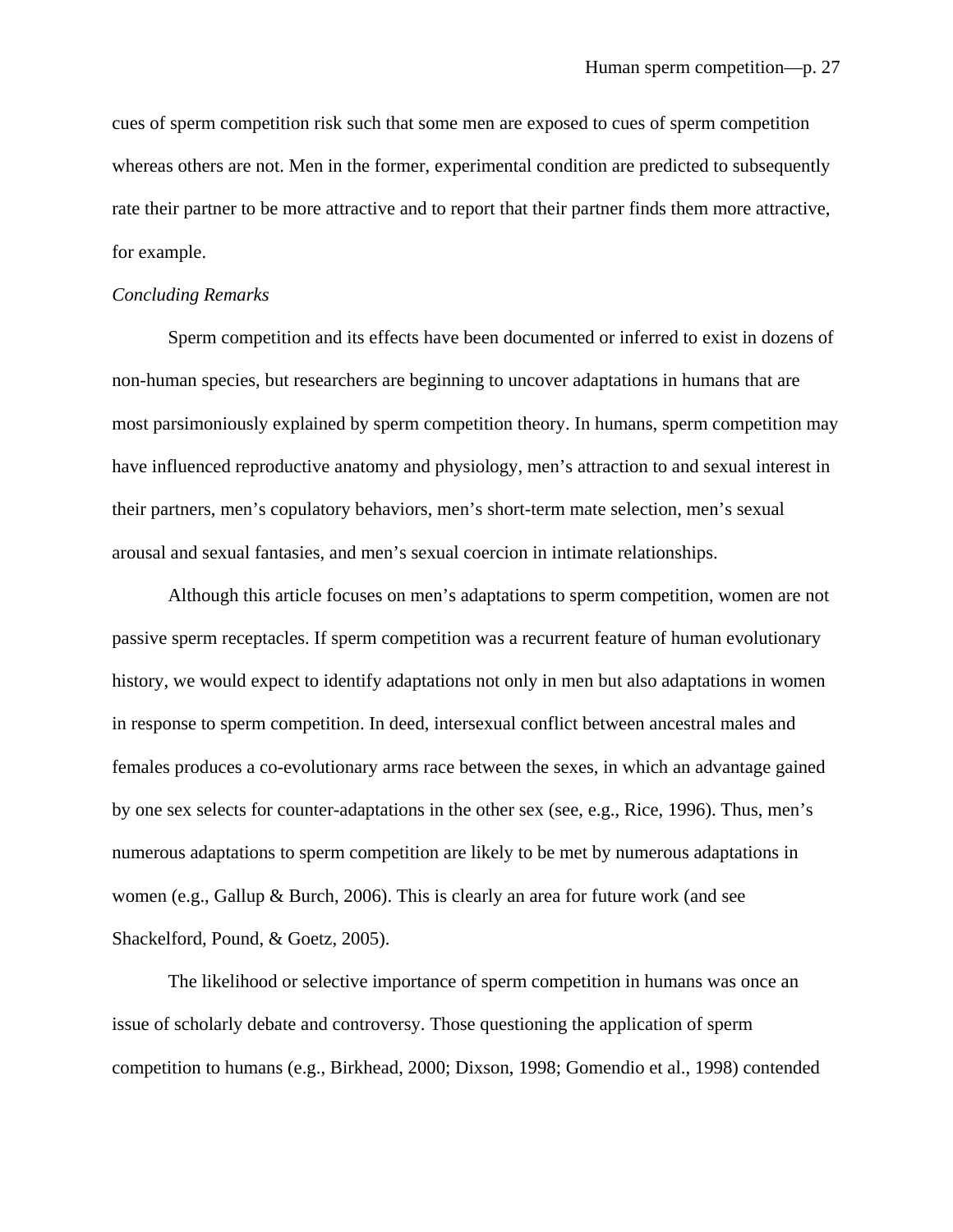that sperm competition in humans, although possible, may not be as intense as in other species with adaptations to sperm competition. Recent work on the psychological, behavioral, and anatomical evidence of human sperm competition (reviewed in this article), however, was not considered in these previous critiques of human sperm competition. When considering all of the evidence of adaptations to sperm competition in humans, it is now reasonable to conclude that sperm competition is likely to have been a recurrent and selectively important feature of human evolutionary history.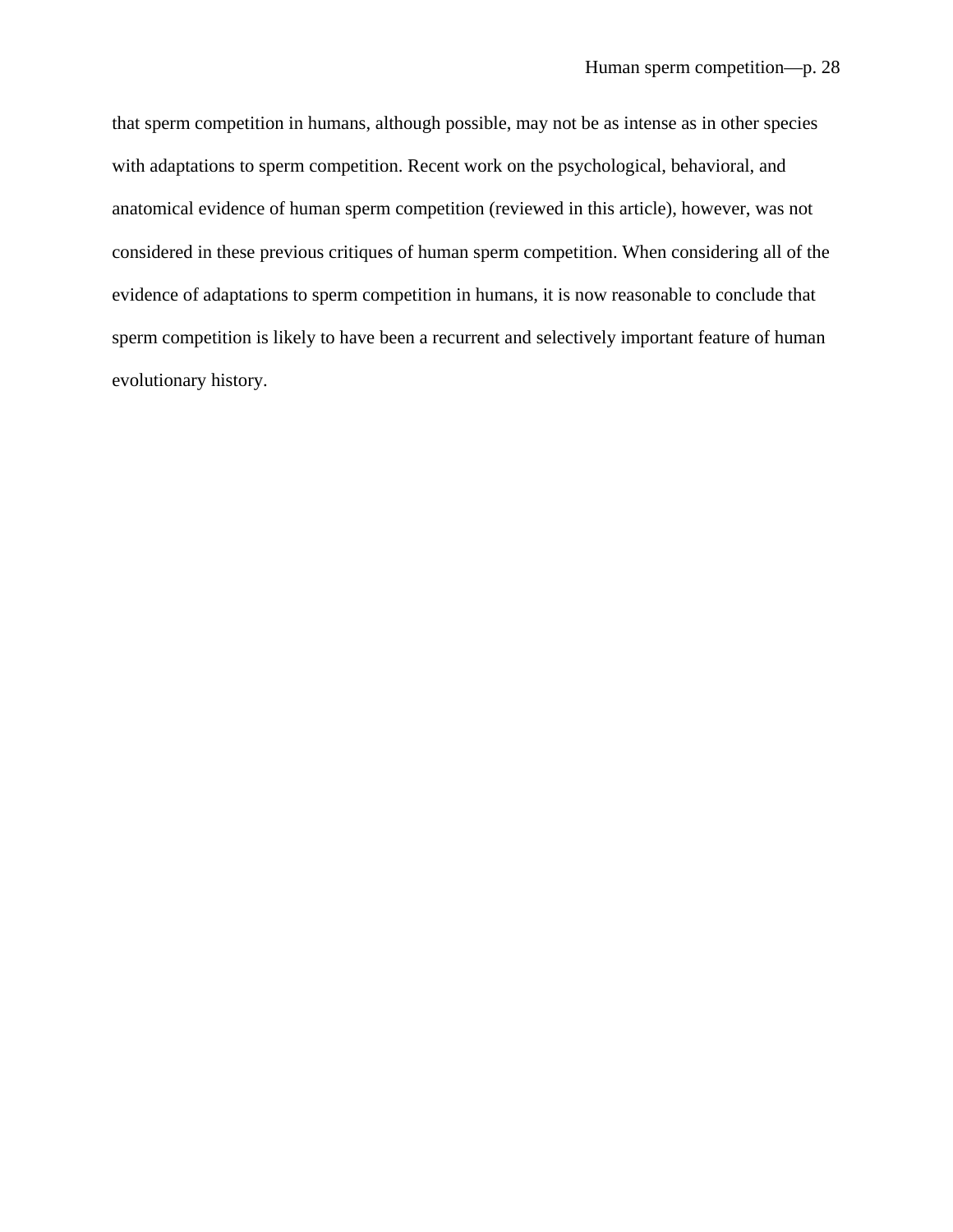# Acknowledgements

We thank Gordon Gallup, Nicholas Pound, Rebecca Burch, and an anonymous reviewer for comments that greatly improved this article.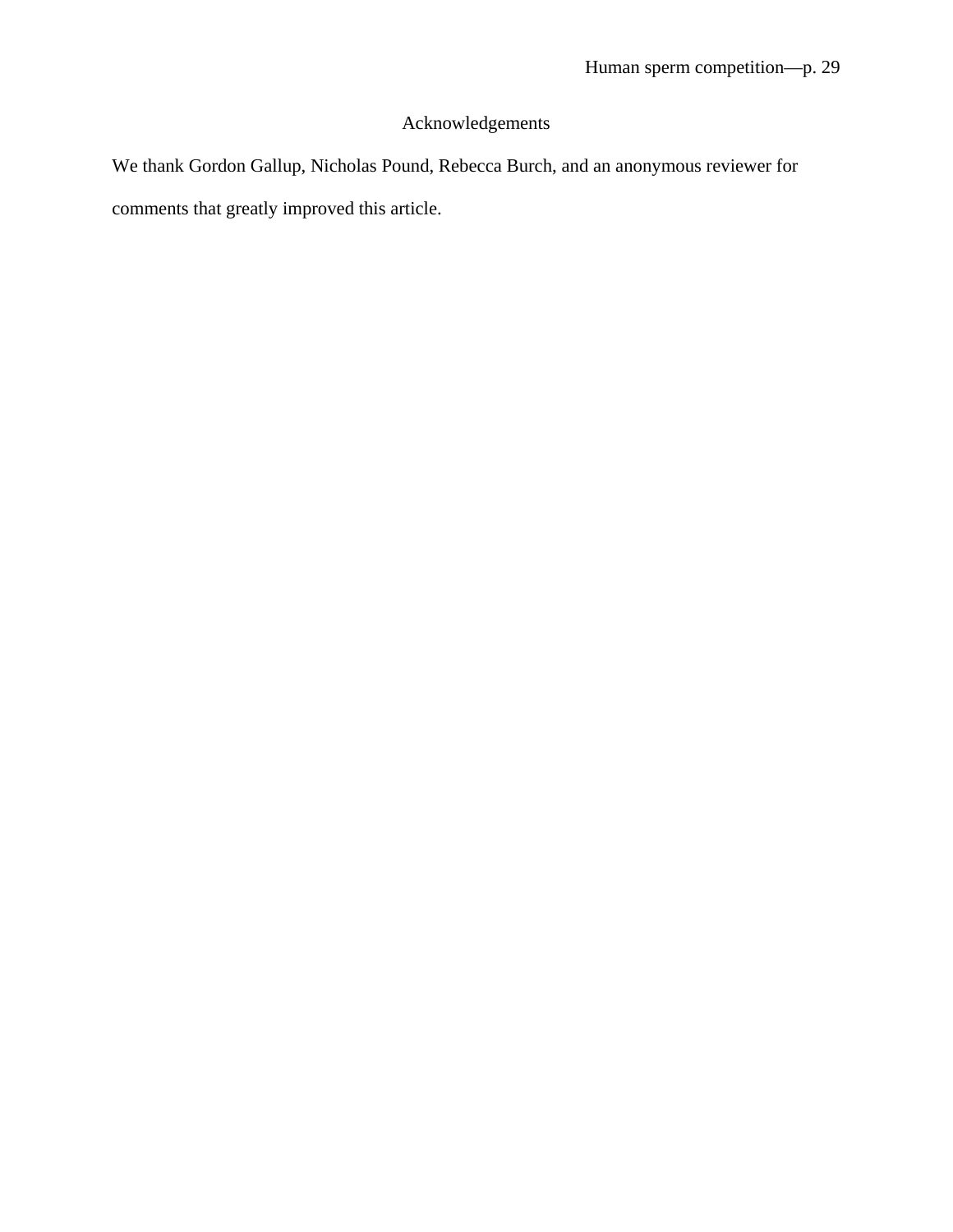#### References

- Alcock, J. (2005). *Animal Behavior: An evolutionary approach* (8<sup>th</sup> ed.). Sunderland, MA: Sinauer Associates
- Anderson, K. G. (2006). How well does paternity confidence match actual paternity? Evidence from worldwide nonpaternity rates. *Current Anthropology, 47,* 513-520.

Andersson, M (1994). *Sexual Selection.* Princeton, NJ: Princeton University Press.

- Baker, R. R., & Bellis, M. A. (1988). "Kamikaze" sperm in mammals? *Animal Behaviour, 36*, 936-939.
- Baker, R. R., & Bellis, M. A. (1989a). Number of sperm in human ejaculates varies in accordance with sperm competition theory. *Animal Behaviour, 37*, 867-869.
- Baker, R. R., & Bellis, M. A. (1989b). Elaboration of the kamikaze sperm hypothesis: A reply to Harcourt. *Animal Behaviour, 37*, 865-867.
- Baker, R. R., & Bellis, M. A. (1993). Human sperm competition: Ejaculate adjustment by males and the function of masturbation. *Animal Behaviour, 46*, 861-885.
- Baker, R. R., & Bellis, M. A. (1995). *Human sperm competition*. London: Chapman & Hall.
- Basil, K. C. (1999). Rape by acquiescence: The ways in which women "give in" in unwanted sex with their husbands. *Violence Against Women, 5*, 1036-1058.
- Bellis, M. A., Hughes, K., Hughes, S., & Ashton, J. R. (2005). Measuring paternal discrepancy and its public health consequences. *Journal of Epidemiology and Community Health, 59*, 749-754.
- Birkhead, T. (2000). *Promiscuity*. London: Faber and Faber.
- Birkhead, T. R., Moore, H. D. M., & Bedford, J. M. (1997). Sex, science, and sensationalism. *Trends in Ecology and Evolution, 12*, 121-122.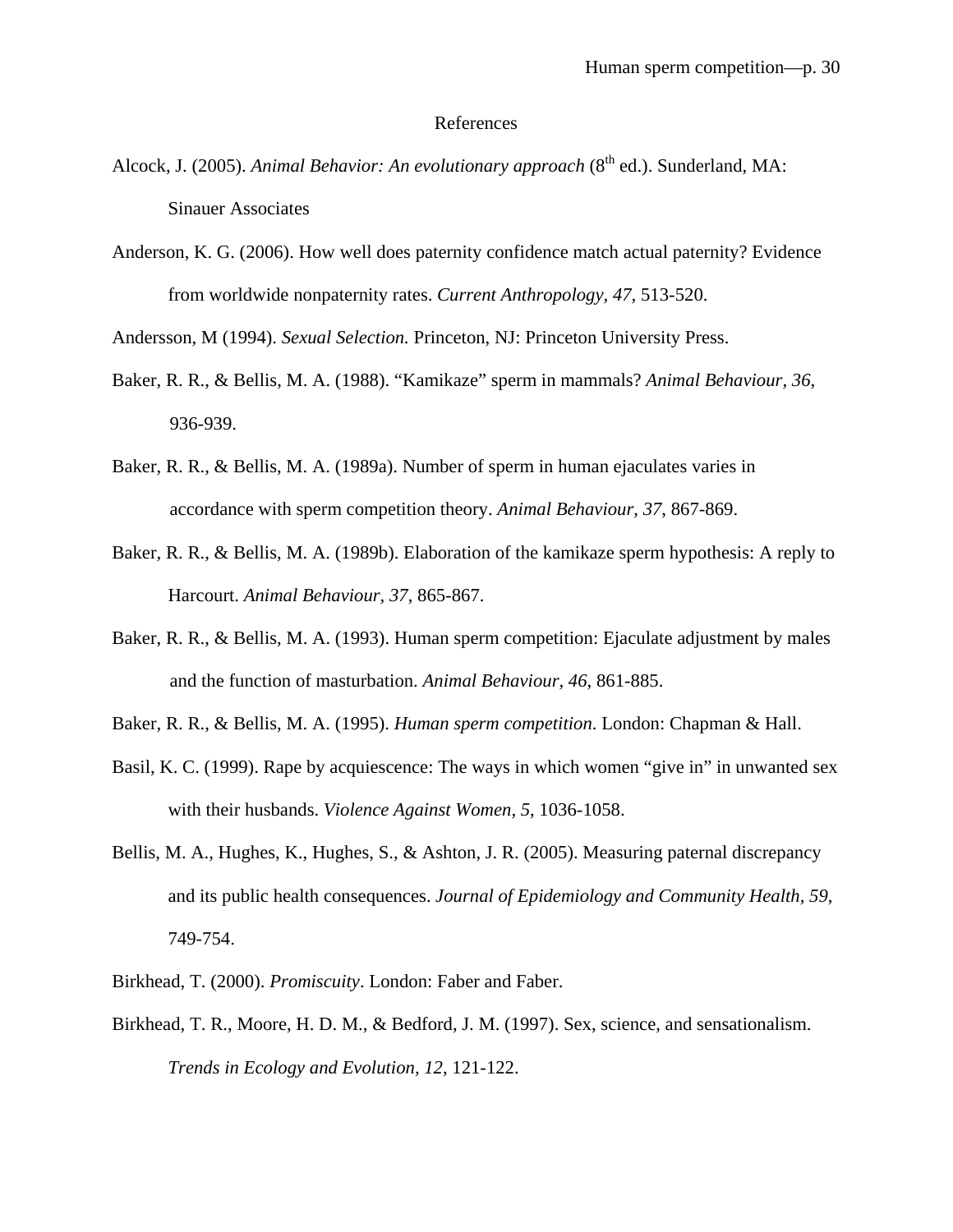- Briskie, J. V., & Montgomerie, R. (1997). Sexual selection and the intromittent organ of birds. *Journal of Avian Biology, 28*, 78-86.
- Brownmiller, S. (1975). *Against our will: Men, women, and rape*. New York: Simon & Schuster.
- Buss, D. M. (2000). *The dangerous passion*. New York: The Free Press.
- Buss, D. M., Larsen, R. J., Westen, D., & Semmelroth, J. (1992). Sex differences in jealousy: Evolution, physiology and psychology. *Psychological Science, 3*, 251-255.
- Chien, L. (2003). Does quality of marital sex decline with duration? *Archives of Sexual Behavior, 32*, 55-60.
- Cohen, J. (1973). Cross-overs, sperm redundancy and their close association. *Heredity, 31*, 408- 413.
- Cohen, J. (1977). *Reproduction*. London: Butterworth.
- Coker, C. R., McKinney, F., Hays, H., Briggs, S. V., & Cheng, K. M. (2002). Intromittent organ morphology and testis size in relation to mating system in waterfowl. *The Auk, 119*, 403- 413.
- Daly, M., Wilson, M., & Weghorst, S. J. (1982). Male sexual jealousy. *Ethology and Sociobiology, 3*, 11-27.
- Darwin, C. (1871). The descent of man and selection in relation to sex. London: Murray.
- Dixson, A. F. (1998). *Primate sexuality*. Oxford University Press.
- Easton, J. A., Schipper, L. D., & Shackelford, T. K. (in press). Morbid jealousy from an evolutionary psychological perspective. *Evolution and Human Behavior*.
- Ellis, B. J., & Symons, D. (1990). Sex differences in sexual fantasy: An evolutionary psychological approach. *Journal of Sex Research, 27*, 527-555.
- Fenton, M. B. (1984). The case of vepertilionid and rhinolophid bats. In R. L. Smith (Ed.), *Sperm competition and the evolution of animal mating systems* (pp. 573-587). London: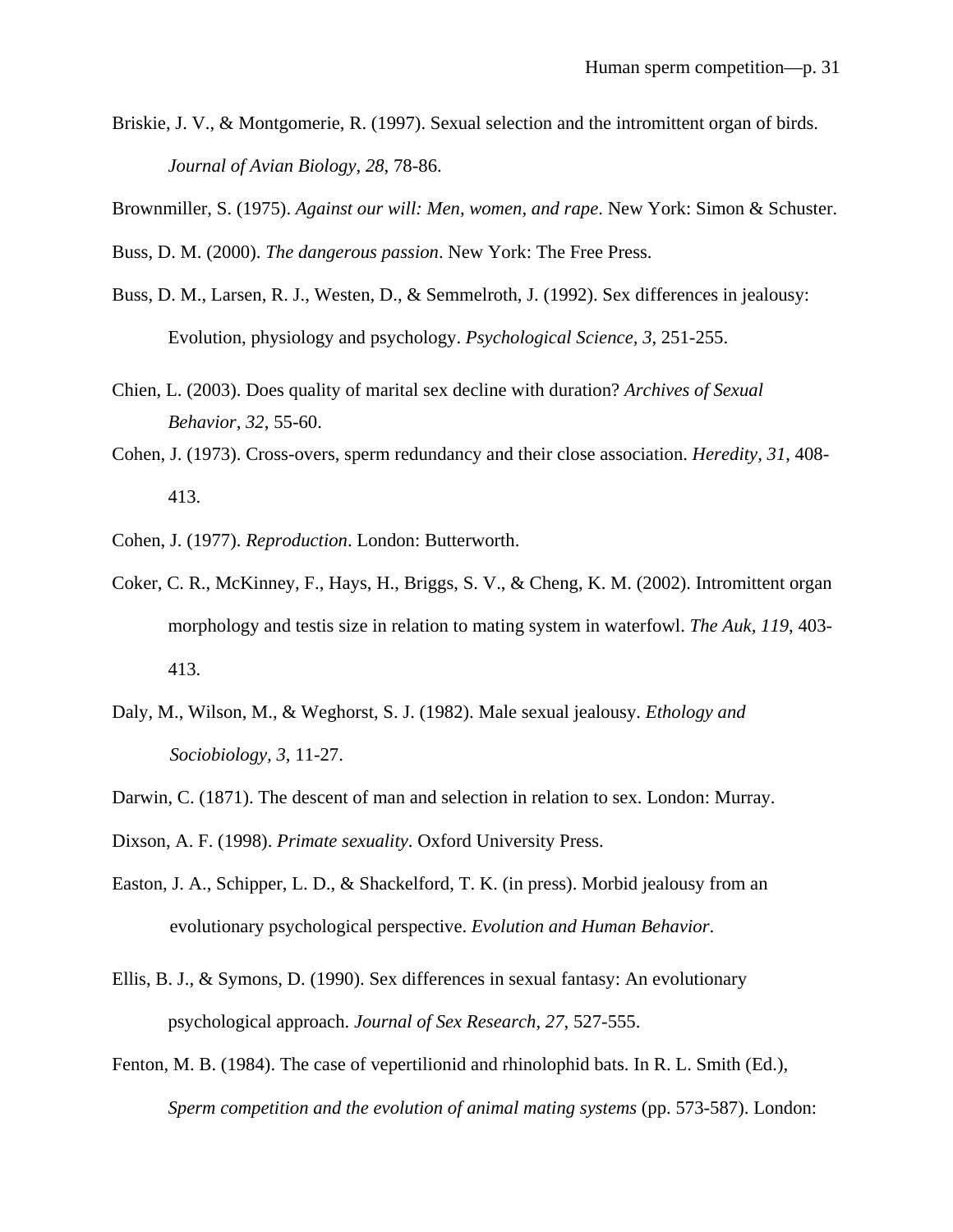Academic Press.

- Frith, C. D., & Frith, U. (1999). Interacting minds—A biological basis. *Science, 286*, 1692-1695.
- Gage, A. J., & Hutchinson, P. L. (2006). Power, control, and intimate partner sexual violence in Haiti. *Archives of Sexual Behavior, 35*, 11-24.
- Gallup G. G., & Burch, R. L. (2004). Semen displacement as a sperm competition strategy in humans. *Evolutionary Psychology, 2*, 12-23.
- Gallup, G. G., & Burch, R. L. (2006). The semen-displacement hypothesis: Semen hydraulics and the intra-pair copulation proclivity model of female infidelity. In S. M. Platek & T. K. Shackelford (Eds.), *Female infidelity and paternal uncertainty*. New York: Cambridge University Press.
- Gallup G. G., Burch, R. L., & Berens Mitchell, T. J. (2006). Semen displacement as a sperm competition strategy: Multiple mating, self-semen, displacement, and timing of in-pair copulations. *Human Nature, 17,* 253-264.
- Gallup G. G., Burch, R. L., Zappieri, M. L., Parvez, R. A., Stockwell, M. L., & Davis, J. A. (2003). The human penis as a semen displacement device. *Evolution and Human Behavior, 24,* 277-289*.*
- Goetz, A. T., Shackelford, T. K. (2006). Sexual coercion and forced in-pair copulation as sperm competition tactics in humans. *Human Nature, 17*, 265-282.
- Goetz, A. T., Shackelford, T. K. (2007). Sexual coercion in intimate relationships is better predicted by women's infidelity than by men's dominance and control. Manuscript under editorial review.
- Goetz, A. T., Shackelford, T. K., Weekes-Shackelford, V. A., Euler, H. A., Hoier, S., Schmitt, D. P., & LaMunyon, C. W. (2005). Mate retention, semen displacement, and human sperm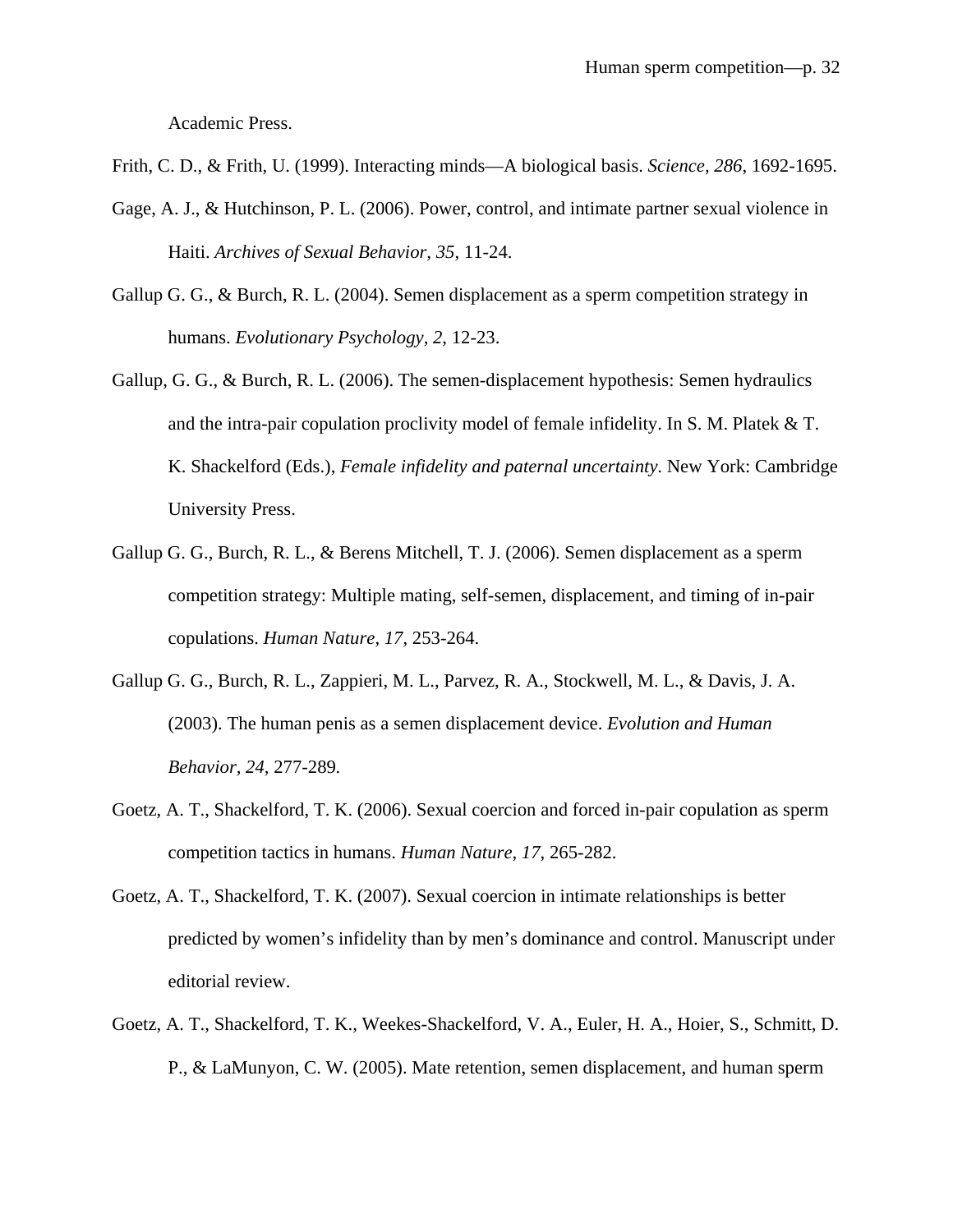competition: A preliminary investigation of tactics to prevent and correct female infidelity. *Personality and Individual Differences, 38*, 749-763.

- Gomendio, M., Harcourt, A. H., & Roldán, E. R. S. (1998). Sperm competition in mammals. In T. R. Birkhead & A. P. Møller (Eds.), *Sperm Competition and sexual selection* (pp. 667- 756). New York: Academic Press.
- Gottschall, J., (2004). Explaining wartime rape. *Journal of Sex Research, 41*, 129-36.
- Gould, T. (1999). *The lifestyle*. New York: Firefly.
- Harcourt, A. H. (1989). Deformed sperm are probably not adaptive. *Animal Behaviour, 37*, 863- 865.
- Harcourt, A. H., Harvey, P. H., Larson, S. G., & Short, R. V. (1981). Testis weight, body weight, and breeding system in primates. *Nature, 293*, 55-57.
- Harvey, P. H., & Harcourt, A. H. (1984). Sperm competition, testis size, and breeding systems in primates. In R. L. Smith (Ed.), *Sperm competition and the evolution of animal mating systems* (pp. 589-600). San Diego: Academic Press.
- Johnson, M. P. (1995). Patriarchal terrorism and common couple violence: Two forms of violence against women. *Journal of Marriage and the Family, 57*, 283-294.
- Kilgallon, S. J., & Simmons, L. W. (2005). Image content influences men's semen quality. *Biology Letters, 1,* 253-255.
- Klusmann, D. (2002). Sexual motivation and the duration of partnership. *Archives of Sexual Behavior, 31*, 275-287.
- Klusmann, D. (2006). Sperm competition and female procurement of male resources as explanations for a sex-specific time course in the sexual motivation of couples. *Human Nature, 17*, 283-298.

Kura, T., & Nakashima, Y. (2000). Conditions for the evolution of soldier sperm classes.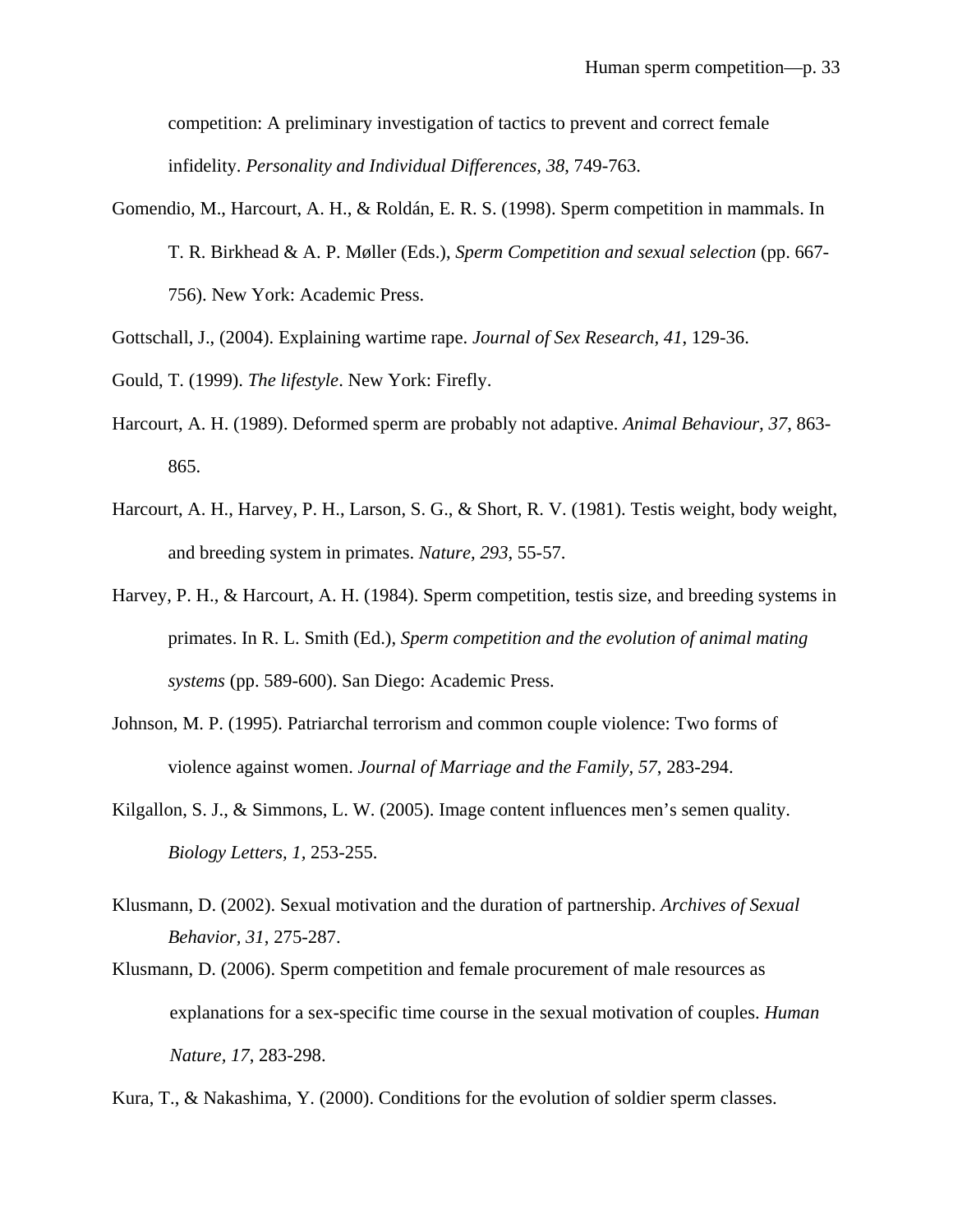*Evolution, 54*, 72-80.

- Lalumière, M. L., Harris, G. T., Quinsey, V. L., & Rice, M. E. (2005). *The causes of rape: Understanding individual differences in male propensity for sexual aggression*. Washington, DC: APA Press.
- McCracken, K. G., Wilson, R. E., McCracken, P. J., & Johnson, K. P. (2001). Sexual selection: Are ducks impressed by drakes' display? *Nature, 413*, 128.
- Moore, H. D., Dvorakova, K., Jenkins, N., & Breed, W. (2002). Exceptional sperm cooperation in the wood mouse. *Nature, 418*, 174-177.
- Moore, H. D., Martin, M., & Birkhead, T. R. (1999). No evidence for killer sperm or other selective interactions between human spermatozoa in ejaculates of different males in vitro. *Proceedings of the Royal Society of London, B, 266*, 2343-2350.
- Parker, G. A. (1970). Sperm competition and its evolutionary consequences in the insects. *Biological Reviews, 45*, 525-567.
- Parker, G. A. (1982). Why are there so many tiny sperm? Sperm competition and the maintenance of two sexes. *Journal of Theoretical Biology, 96*, 281-294.
- Parker, G. A. (1990a). Sperm competition games: Raffles and roles. *Proceedings of the Royal Society of London, B, 242*, 120-126.
- Parker, G. A. (1990b). Sperm competition games: Sneaks and extra-pair copulations. *Proceedings of the Royal Society of London Series, B, 242*, 127-133.
- Platek, S. M., Burch, R. L., Panyavin, I. S., Wasserman, B. H., & Gallup, G. G., Jr. (2002). Reactions to children's faces: resemblance matters more for males than females. *Evolution and Human Behavior*, *23*, 159-166.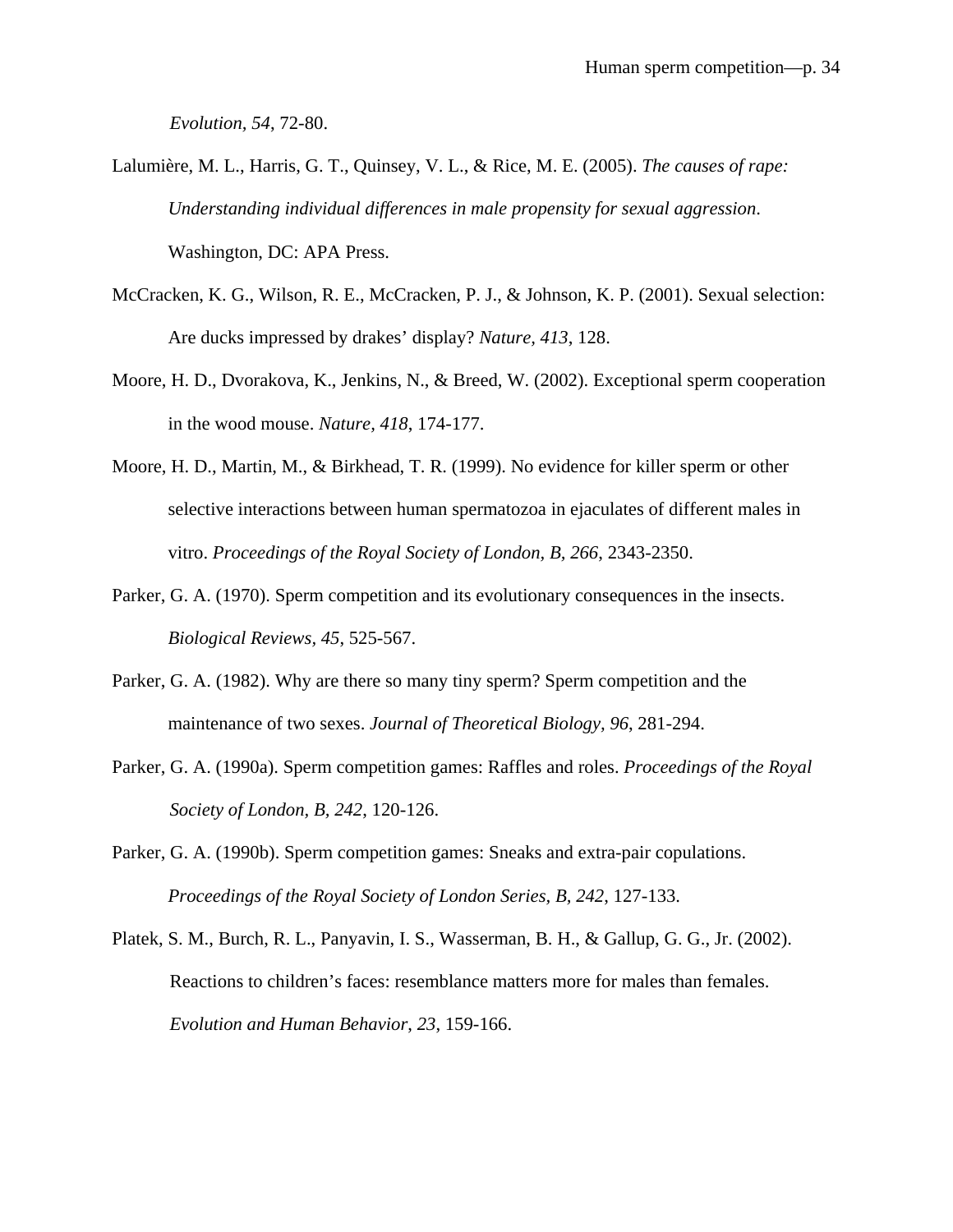- Platek, S. M., Critton, S. R., Burch, R. L., Frederick, D. A., Myers, T. E., & Gallup Jr., G. G. (2003). How much resemblance is enough? Sex difference in reactions to resemblance, but not the ability to detect resemblance. *Evolution and Human Behavior, 24*, 81-87.
- Platek, S. M., & Shackelford, T. K. (Eds.). (2006). *Female infidelity and paternal uncertainty*. New York: Cambridge University Press.
- Platek, S. M., Raines, D. M., Gallup Jr., G. G., Mohamed, F. B., Thomson, J. W., Myers, T. E., Panyavin, I. S., Levin, S. L., Davis, J. A., Fonteyn, L. C. M., & Arigo, D. R. (2004). Reactions to children's faces: Males are still more affected by resemblance than females are, and so are their brains. *Evolution and Human Behavior, 25*, 394-405.
- Platek, S. M., Keenan, J. P., Mohamed, F. B. (2005). Sex differences in neural correlates of child facial resemblance: An event-related fMRI study. *NeuroImage, 25*, 1336-1344.
- Pound, N. (2002). Male interest in visual cues of sperm competition risk. *Evolution and Human Behavior, 23*, 443-466.
- Pound, N., Javed, M. H., Ruberto, C., Shaikh, M. A., & Del Valle, A. P. (2002). Duration of sexual arousal predicts semen parameters for masturbatory ejaculates. *Physiology and Behavior, 76*, 685-689.
- Rice, W. R. (1996). Sexually antagonistic male adaptation triggered by experimental arrest of female evolution. *Nature, 381*, 232-234.
- Rilling, J. K., Winslow, J. T., & Kilts C. D. (2004). The neural correlates of mate competition in dominant male rhesus macaques. *Biological Psychiatry, 56*, 364-375.
- Shackelford, T. K., Goetz, A. T., LaMunyon, C. W., Quintus, B. J., & Weekes-Shackelford, V. A. (2004). Sex differences in sexual psychology produce sex similar preferences for a short-term mate. *Archives of Sexual Behavior, 33*, 405-412.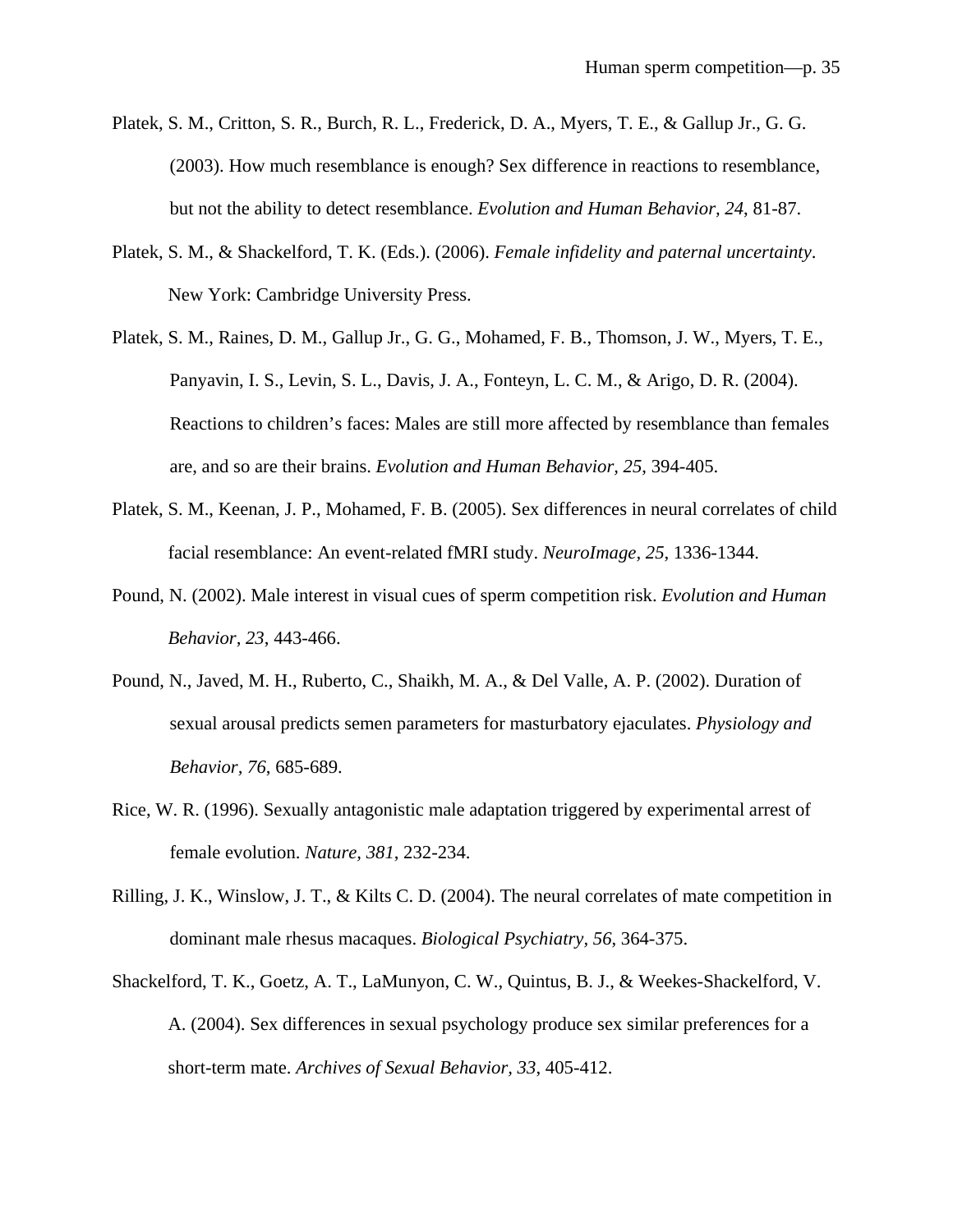- Shackelford, T. K., Goetz, A. T., McKibbin, W. F., & Starratt, V. G. (2007). Absence makes the adaptations grow fonder: Proportion of time apart from partner, male sexual psychology, and sperm competition in humans. *Journal of Comparative Psychology, 121*, 214-200.
- Shackelford, T. K., LeBlanc, G. J., Weekes-Shackelford, V. A., Bleske-Rechek, A. L., Euler, H. A., & Hoier, S. (2002). Psychological adaptation to human sperm competition. *Evolution and Human Behavior, 23,* 123-138.
- Shackelford, T. K., Pound, N., & Goetz, A. T. (2005). Psychological and physiological adaptation to human sperm competition. *Review of General Psychology, 9,* 228-248.
- Short, R. V. (1979). Sexual selection and its component parts, somatic and genital selection as illustrated by man and the great apes. *Advances in the Study of Behavior, 9*, 131-158.
- Short, R. V. (1998). Review of Human Sperm Competition: Copulation, Masturbation and Infidelity, by R. R. Baker and M. A. Bellis. *European Sociobiology Society Newsletter, 47*, 20-23.
- Smith, R. L. (1984). Human sperm competition. In R. L. Smith (Ed.), *Sperm competition and the evolution of animal mating systems* (pp. 601-660). New York: Academic Press.
- Starratt, V. G., Goetz, A. T., Shackelford, T. K., & McKibbin, W. F. (under review). Men's partner-directed insults and sexual coercion in intimate relationships. *European Journal of Social Psychology*.

Symons, D. (1979). *The evolution of human sexuality*. New York: Oxford University Press.

Takahashi, H., Matsuura, M., Yahata, N., Koeda, M., Suhara, T., & Okubo, Y. (2006). Men and women show distinct brain activation during imagery of sexual and emotional infidelity. *NeuroImage, 32*, 1299-1307.

Talese, G. (1981). *Thy neighbor's wife*. New York: Ballantine.